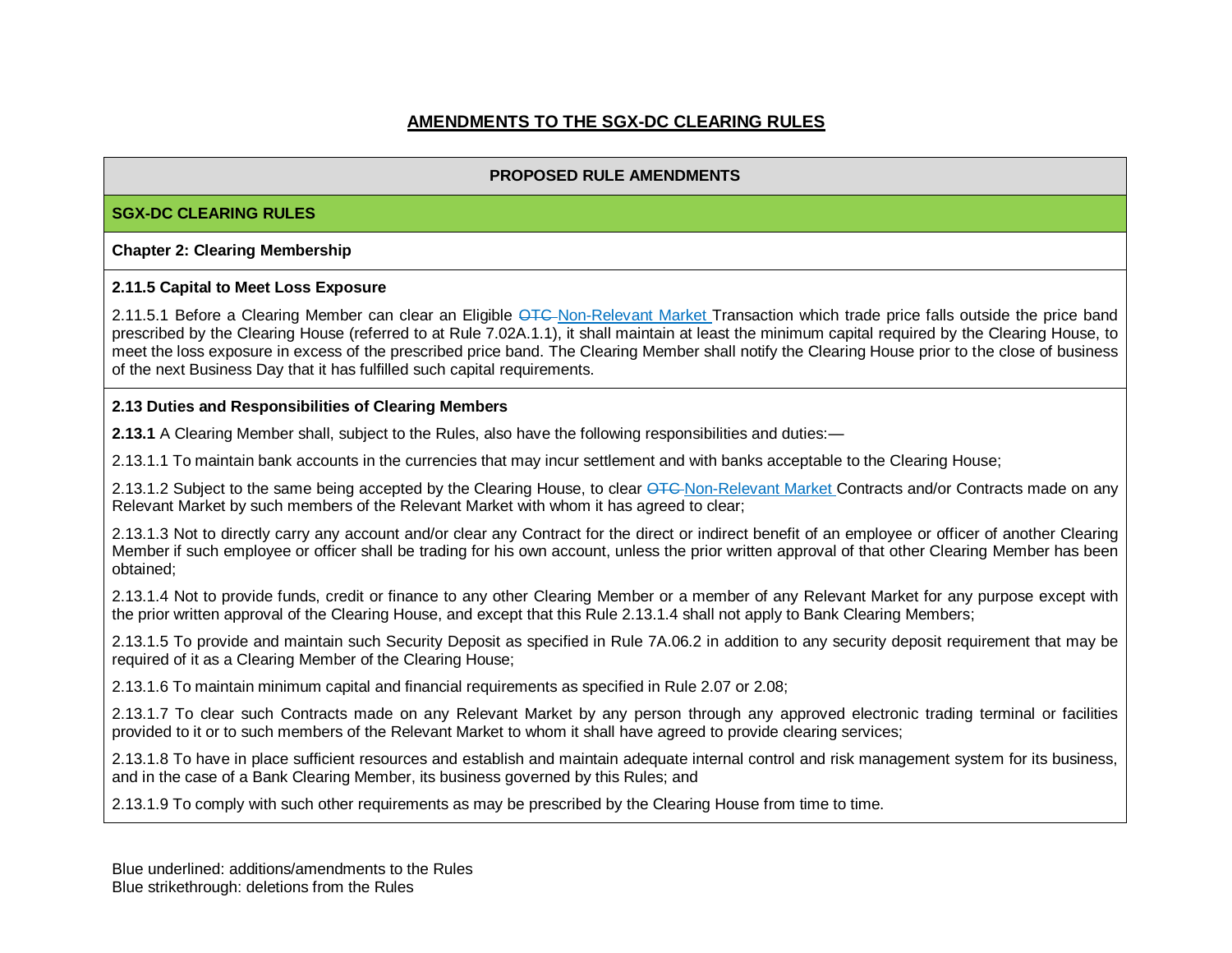#### **Chapter 6: Delivery and Related Matters**

### **6.01.1C**

Eligible OTC-Non-Relevant Market Contracts shall be settled or delivered in accordance with the relevant Delivery Rules.

#### **Chapter 7: Clearing and Margins**

### **7.01.1**

The Clearing House shall facilitate the prompt adjustment of contractual obligations arising out of:

a. Contracts traded on the Exchange, a Relevant Market and the Participating Markets;

b. **OTC-Non-Relevant Market Contracts**; and

c. OTCF Contracts

insofar as the same are duly accepted by the Clearing House or with respect to which the Clearing House is otherwise obliged to accept and to protect the integrity of such Contracts in accordance with these Rules.

### **7.02A Registration of Eligible OTC Non-Relevant Market Transactions**

**7.02A.1 Eligible OTC Non-Relevant Market Transactions**

7.02A.1.1 Only OTC Non-Relevant Market Transactions which meet the following criteria will be eligible for registration with the Clearing House ("**Eligible OTC Non-Relevant Market Transactions**"):

a. a transaction which falls under one of the classes of Eligible OTC-Non-Relevant Market Contracts; and

b. a transaction where the Seller and the Buyer have satisfied the risk limits prescribed by their respective Clearing Members; and

c. a transaction where:

i. the trade price falls within the price band prescribed by the Clearing House; or

ii. notwithstanding that the trade price does not fall within the price band prescribed by the Clearing House, the Clearing Member acting for the Seller and the Clearing Member acting for the Buyer have both signified their respective agreement to clear the transaction and have both met the capital and notification requirements prescribed by Rule 2.11.5.

Once the criteria in Rule 7.02A.1.1 are satisfied, the Clearing Members acting for the Seller and the Buyer respectively shall be responsible for the Eligible OTC Non-Relevant Market Transaction as principals to the Clearing House.

7.02A.1.2 If an OTC-Non-Relevant Market Transaction does not fulfill the criteria in Rule 7.02A.1.1, the OTC-Non-Relevant Market Transaction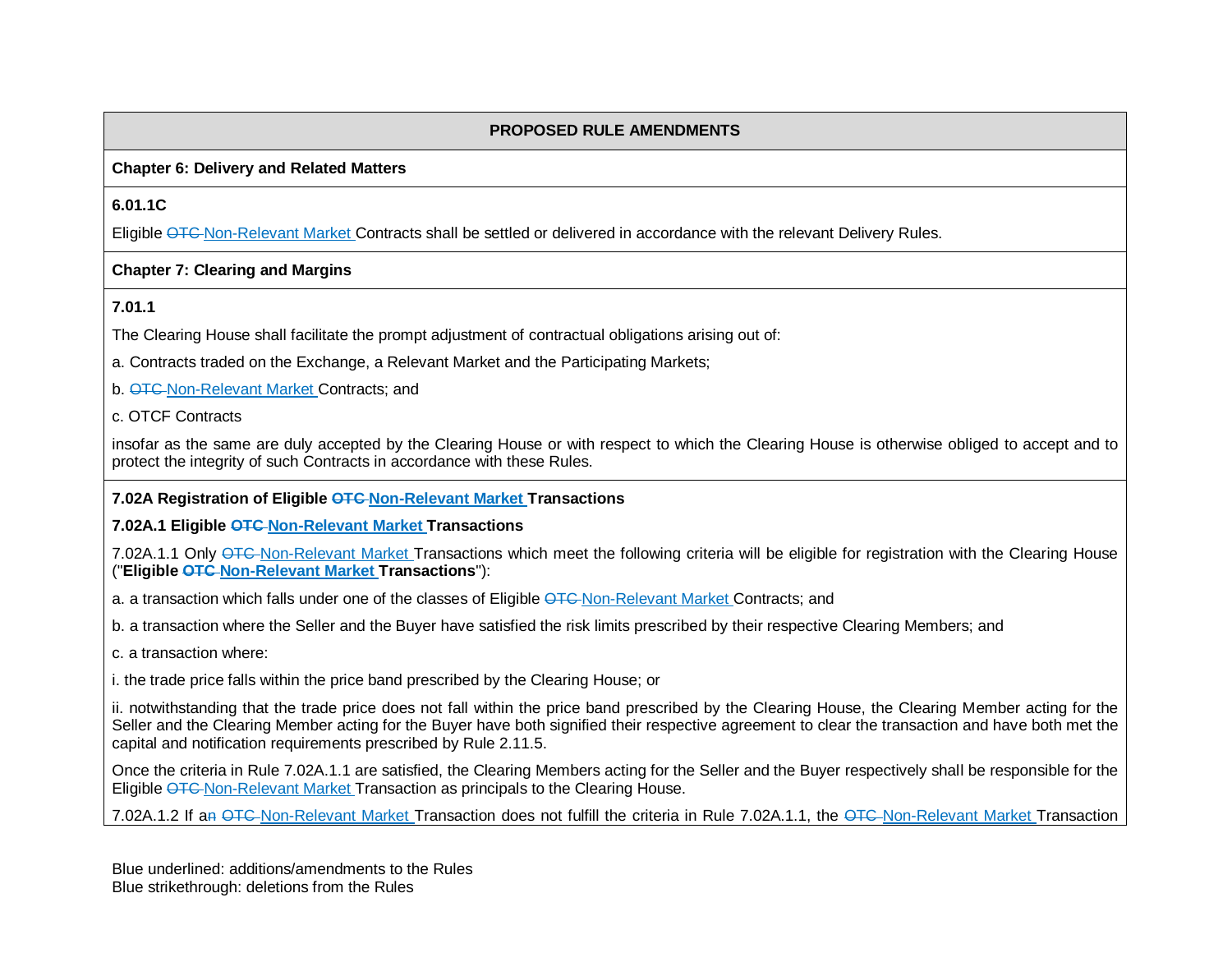shall be deemed not to have been submitted to the Clearing House and the transaction shall remain in effect or be terminated, as the case may be, in accordance with any terms agreed between the Seller and the Buyer.

7.02A.1.3 The specifications of Eligible OTC-Non-Relevant Market Contracts including Contract size, Contract Month, trading hours, underlying asset, exercise price, minimum price fluctuation, last trading day, settlement basis and method of exercise shall be set out in Circulars issued by the Clearing House from time to time.

**7.02A.2 Registration of OTC Non-Relevant Market Transactions**

7.02A.2.1 OTC Non-Relevant Market Transactions will be registered with the Clearing House for clearing through the Trade Registration System or other facility as prescribed by the Clearing House.

7.02A.2.2 An Eligible OTC Non-Relevant Market Transaction may only be registered by any of the following parties:

a. an Inter Dealer Broker;

b. a Clearing Member acting for a Seller; or

c. such other party authorized by the Clearing Member acting for a Seller and approved by the Clearing House.

7.02A.2.3 Where registration of an Eligible OTC-Non-Relevant Market Transaction is submitted by a Clearing Member acting for a Seller or a party authorised by such Clearing Member and approved by the Clearing House, confirmation of the Eligible OTC Non-Relevant Market Transaction may only be submitted by:

a. a Clearing Member acting for a Buyer; or

b. such other party authorized by the Clearing Member acting for a Buyer and approved by the Clearing House.

7.02A.2.4 Any of the parties submitting registration or confirmation of an Eligible OTC-Non-Relevant Market Transaction through the Trade Registration System, or other facility prescribed by the Clearing House, shall comply with the terms and conditions governing the access to and operation of that system, as varied, amended, or supplemented from time to time.

7.02A.2.5 A Clearing Member acting for a Seller or Buyer, as the case may be, must submit to the Clearing House the name of each Inter Dealer Broker or such other party referred to at Rule 7.02A.2.2 who is authorized to register OTC Non-Relevant Market Transactions on the behalf of such Clearing Member.

7.02A.2.6 A Clearing Member acting for a Seller or Buyer, as the case may be, shall obtain the consent of such Seller or Buyer, before allowing an Inter Dealer Broker or such other party referred to at Rule 7.02A.2.2 to register OTC Non-Relevant Market Transactions on the behalf of such Clearing Member.

7.02A.2.7 Each registration of an Eligible OTC-Non-Relevant Market Transaction must specify:

a. the type(s) of Eligible OTC-Non-Relevant Market Contract(s) which the OTC-Non-Relevant Market Transaction falls under;

b. the expiry month;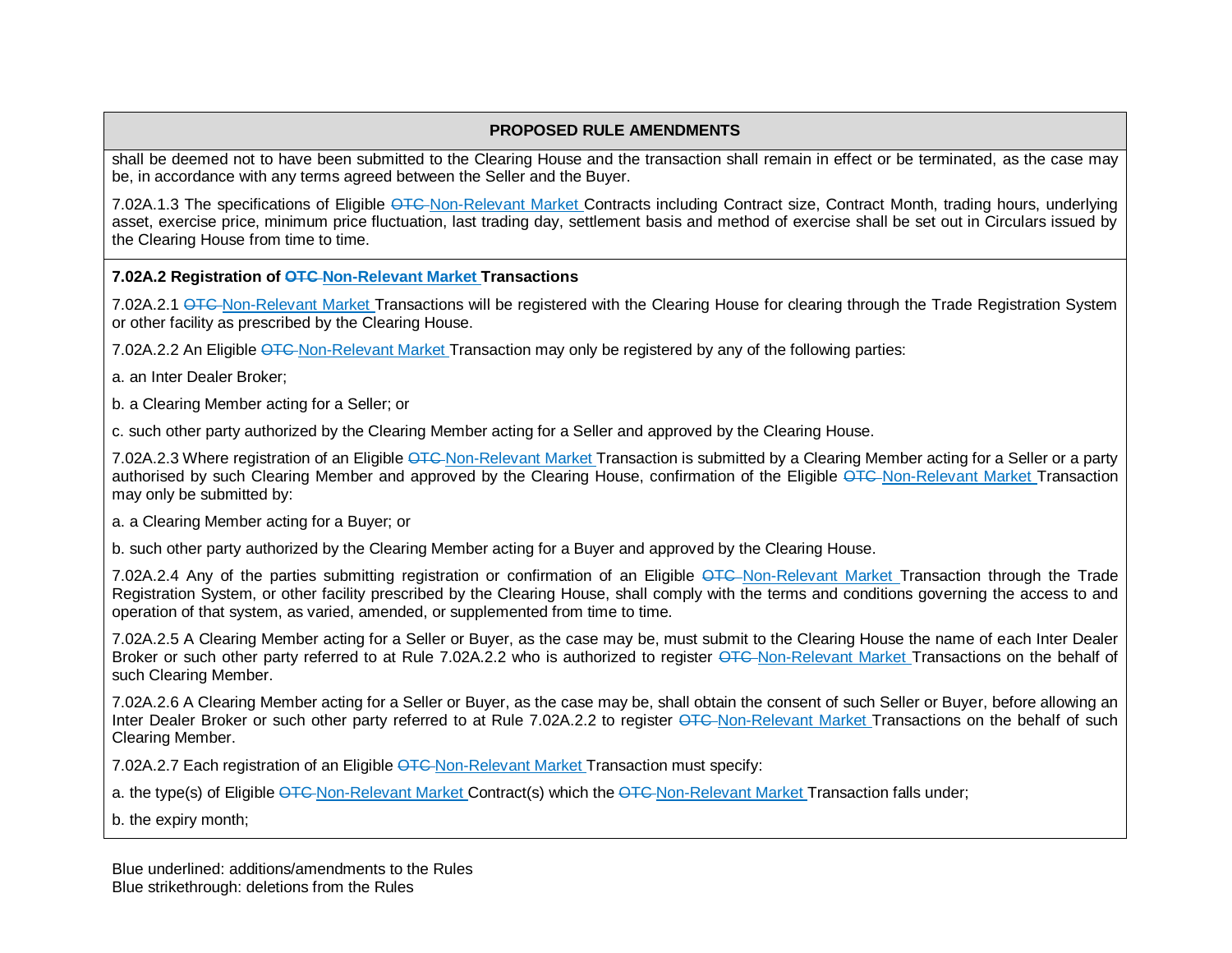c. the quantity;

d. the price;

e. the name of the Clearing Member acting for the Buyer;

f. the Seller's account number; and

g. such other particulars as may be prescribed by the Clearing House from time to time.

7.02A.2.8 Each confirmation of an Eligible OTC-Non-Relevant Market Transaction shall include:-

a. the details of the trade set out in Rules 7.02A.2.7.a to 7.02A.2.7.e;

b. the Buyer's account number; and

c. such other particulars as may be prescribed by the Clearing House from time to time.

7.02A.2.9 Unless:

a. the registration of an Eligible OTC-Non-Relevant Market Transaction or the complete specification of trade details pursuant to Rule 7.02A.2.7; and

b. the confirmation of the details set out in Rule 7.02A.2.8; and

c. the signifying of agreement to the clearing of a trade, if the trade price does not fall within the prescribed price band as set out in Rule 7.02A.1.1.c.ii,

are submitted to the Clearing House on the same day, prior to the trade submission deadline(s) prescribed by the Clearing House, such Eligible OTC Non-Relevant Market Transaction will not be registered.

7.02A.2.10 A Clearing Member acting for a Seller shall assume the duties and obligations of the Seller, as principal to the Clearing House, for an Eligible OTC Non-Relevant Market Transaction that has been registered and confirmed by any of the parties in Rules 7.02A.2.2 and 7.02A.2.3 respectively.

7.02A.2.11 A Clearing Member acting for a Buyer shall assume the duties and obligations of the Buyer, as principal to the Clearing House, for an Eligible OTC-Non-Relevant Market Transaction that has been registered and confirmed by any of the parties in Rules 7.02A.2.2 and 7.02A.2.3 respectively.

7.02A.2.12 In allowing the submission of an Eligible OTC-Non-Relevant Market Transaction for registration through the Trade Registration System or other facility as prescribed by the Clearing House, the Seller and Buyer of such Eligible OTC Non-Relevant Market Transaction shall be deemed to have mutually agreed (i) to substitute their contract for a contract based on the specifications referred to in Rule 7.02A.1.3, and (ii) for the Clearing House to become the central counterparty to the Clearing Members in whose names such Eligible OTC-Non-Relevant Market Transaction has been registered pursuant to Rule 7.04.

7.02A.2.13 Once an Eligible <del>OTC</del>-Non-Relevant Market Transaction has been submitted for registration, the terms of the Eligible <del>OTC</del>-Non-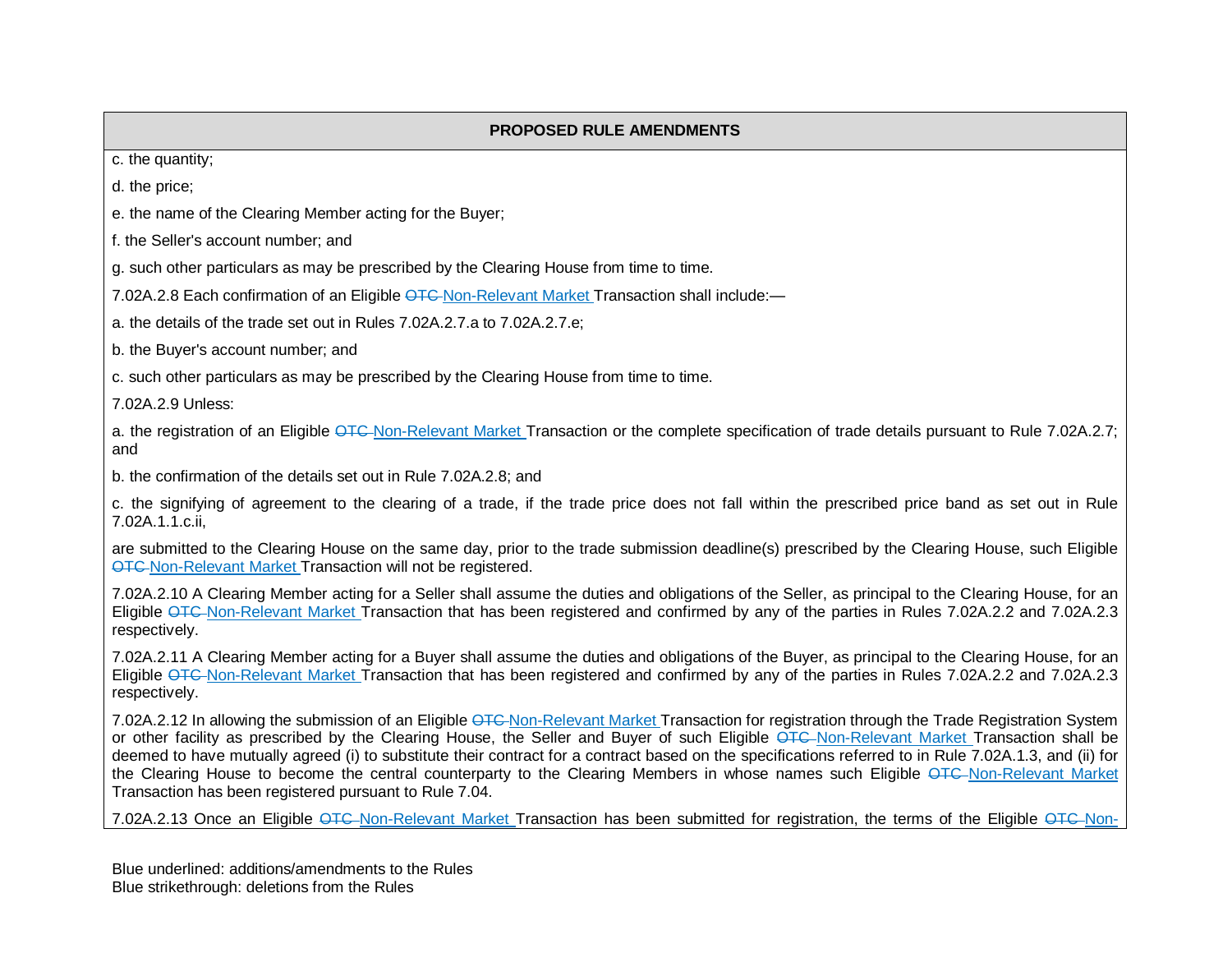Relevant Market Transaction shall be final and a Clearing Member shall be bound by the terms of the Eligible OTC-Non-Relevant Market Transaction registered in its name.

The Clearing House shall not be responsible for confirming the terms of such Eligible OTC-Non-Relevant Market Transactions.

### **7.02B Withdrawal of Classes of OTC Non-Relevant Market Contracts and OTCF Contracts for Clearing by the Clearing House**

## **7.02B.1**

The Clearing House shall be entitled to withdraw any class of Eligible OTC-Non-Relevant Market Contracts or Eligible OTCF Contracts for clearing at its discretion. The Clearing House will give the Clearing Members reasonable notice where possible, before such withdrawal.

## **7.02B.2**

The Clearing House shall have the sole discretion to disallow the registration or substitution, as the case may be, of:

a. an Eligible OTC-Non-Relevant Market Transaction, other than a closing-out contract after it has given notice to withdraw the clearing of any class of Eligible OTC Non-Relevant Market Contract which the OTC Non-Relevant Market Transaction falls under; or

b. an Eligible OTCF Transaction, other than a closing-out contract after it has given notice to withdraw the clearing of any class of Eligible OTCF Contract which the OTCF Transaction falls under.

## **7.02B.3**

If a Clearing Member has not closed out all open Eligible OTC-Non-Relevant Market Contracts or Eligible OTCF Contracts, as the case may be, novated with the Clearing House in its name pursuant to Rule 7.04 after the Clearing House has given such notice, the Clearing House shall, at its sole discretion, be entitled to:

7.02B.3.1 liquidate any or all of such Eligible OTC-Non-Relevant Market Contracts or Eligible OTCF Contracts, as the case may be, and require such contracts to be cash settled at a price determined by the Clearing House; or

7.02B.3.2 postpone the withdrawal date until such time as the Clearing House determines.

## **7.04.1**

Except with respect to trades made pursuant to Rule 7.27 (other than a Relevant Trade as defined in Rule 7.27.3), Exchanges for Physicals/Spot ("EFPs"), Exchanges for Swaps ("EFSs"), Negotiated Large Trades ("NLTs") and transfers of open positions to an appointed Clearing Member for the purpose of consolidation pursuant to Rule 6.05.2 or as otherwise provided by this Rules, if the Clearing House accepts the clearing memoranda in respect of one or more Contracts executed on a Relevant Market and matched on a Relevant Market to be cleared through the Clearing House or accepted by the Clearing House pursuant to an Mutual Offset System, or if the Clearing House accepts an Eligible OTC-Non-Relevant Market Transaction registered for clearing pursuant to Rule 7.02A.2, the Clearing House shall be substituted as and shall assume the position of selling Clearing Member to the buying Clearing Member and buying Clearing Member to the selling Clearing Member, thereby becoming the central counterparty, and thereupon the Clearing House shall have all the rights and be subject to all the liabilities with respect to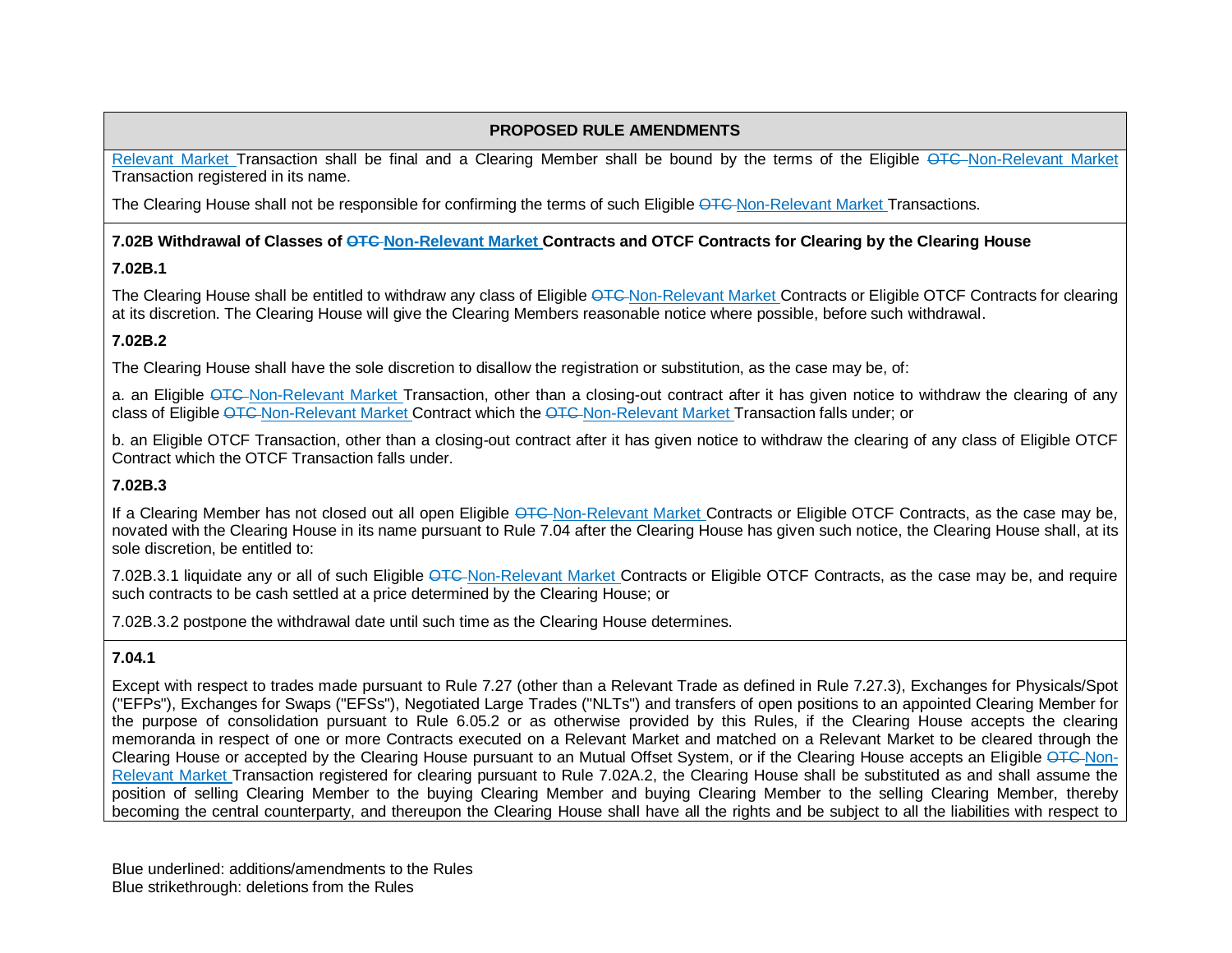such transaction of the Clearing Members who were the parties to such transaction. Such substitution shall be effective in law for all purposes.

### **7.05 Open Positions/Open Contracts for Contracts Traded on the Exchange/Any Relevant Market and OTC Non-Relevant Market Contracts**

**7.05.1**

All Contracts, except for OTCF Contracts, to which the Clearing House is a party shall remain open until liquidated by offset as provided in Rule 7.06, terminated in accordance with Rule 7A.07, or by delivery in accordance with Chapter 6 of this Rules, and

7.05.1.1 for OTC-Non-Relevant Market Contracts, such liquidation or delivery shall be in accordance with these Rules; and

7.05.1.2 for other Contracts, except for OTCF Contracts, such liquidation or delivery shall be in accordance with the relevant provision(s) of the Relevant Market where the Contracts were traded and/or transferred or novated from pursuant to a Mutual Offset System and this Rules.

**7.11.1**

The daily settlement price of a Contract shall be determined:

7.11.1.1 in OTC-Non-Relevant Market Contracts and/or OTCF Contracts, by using price data from market participants or derived from pricing models, as selected or established by the Clearing House from time to time; and

Refer to Practice Note 7.11.1.1.

7.11.1.2 in all other Contracts, in accordance with the relevant formula and procedures applicable to each Contract, as determined by the Clearing House. In arriving at such formula, the Clearing House may, in consultation with the Exchange, take into account factors, including but not limited to:

a. the last traded price;

b. bid and offer spread at the close of market; and

c. price data derived from pricing models, as selected or established by the Clearing House from time to time.

Refer to Practice Note 7.11.1.2.

**7.11A Final Settlement Price of Contracts Traded on the Exchange/Any Relevant Market and OTC Non-Relevant Market Contracts**

### **7.11A.1**

The Final Settlement Price of <del>OTC</del>-Non-Relevant Market Contracts shall be determined in the manner as set out in Appendix 1, and of all other Contracts except for OTCF Contracts, in the manner as set out in the Trading Rules or relevant Contract Specifications.

Refer to Appendix 1 — Final Settlement Price.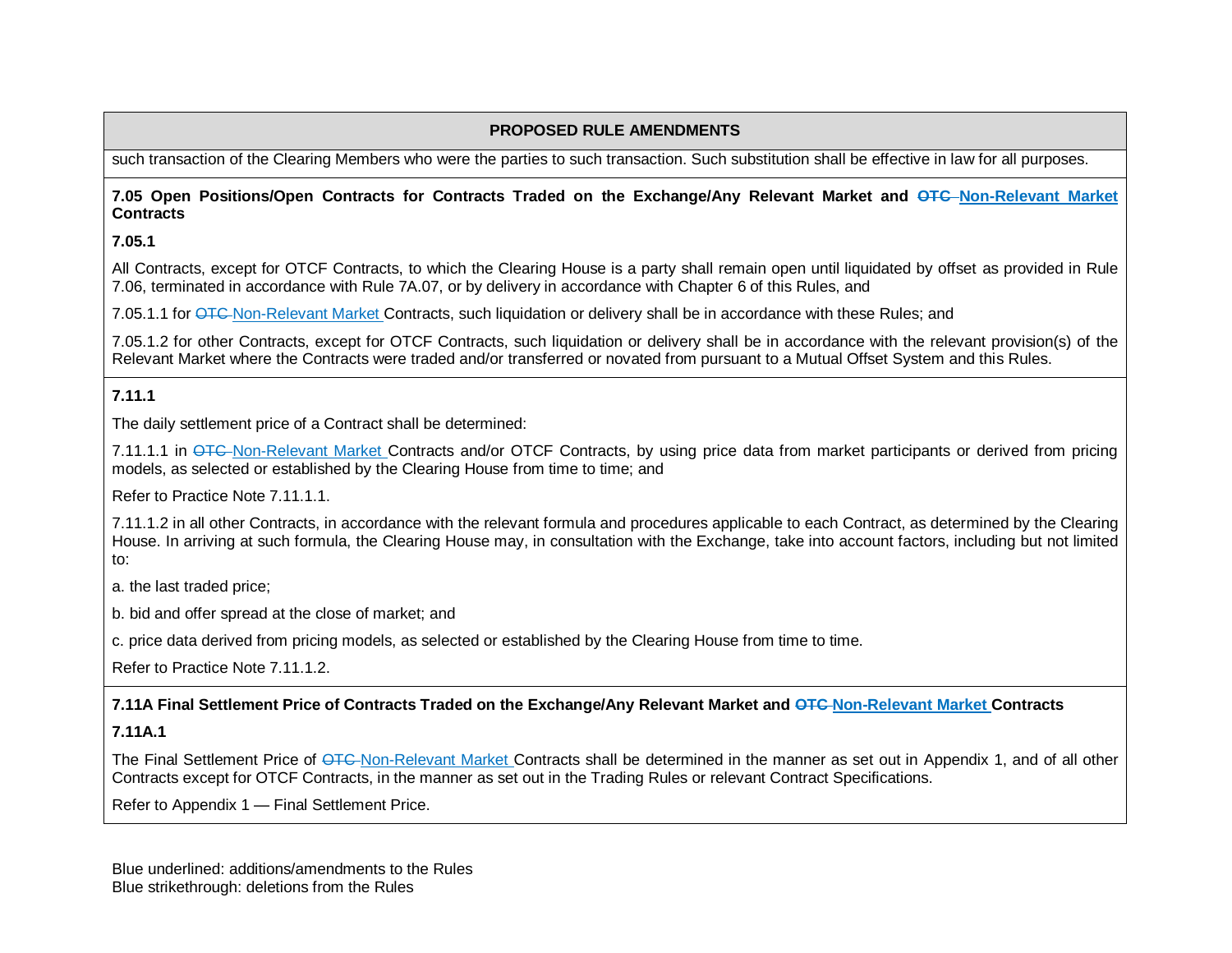## **7.13 Settlement Variation for Contracts Traded on the Exchange/Any Relevant Market or OTC Non-Relevant Market Contracts 7.13.1**

Where an OTC Non-Relevant Market Contract is a freight forward contract for a tanker voyage route, the Clearing House shall adjust the Settlement Variation retrospectively whenever there is any adjustment to the Flat Rate.

### **7.17.1**

Clearing Members shall not be permitted to carry a speculative long position and a speculative short position for any Third Party or for themselves in the case of futures contracts or OTC Non-Relevant Market Contracts, in the same Commodity for the same Contract Month and in the case of options contracts, in the same Commodity, for the same class, for the same Contract Month and for the same strike price.

### **7.20.2 Margin Composition**

Without prejudice to the generality of the foregoing, the aggregate amount of Assets or Properties deposited with the Clearing House in respect of the total margin requirements in relation to Customers' and House Contracts must separately comply with each of the following:

7.20.2.1 for Clearing Members whose total margin requirements are US\$1,000,000 (of its equivalent) or less, the entire margin requirements must be in the form of cash and/or government securities;

7.20.2.2 for Clearing Members whose total margin requirements are more than US\$1,000,000, cash and/or government securities must constitute the first US\$1,000,000 or 40 percent of the total margin requirements whichever is the greater; and

7.20.2.3 for clearing of the following Contract Classes, 60 percent of the total margin requirements must be in the form of:

(a) for clearing of Contracts traded on the Exchange or any Relevant Market or OTC-Non-Relevant Market Contracts, cash, government securities and/or Letters of Credit; and

(b) for clearing of OTCF Contracts, cash and government securities.

## **7A.02.1**

When a Clearing Member having open positions has defaulted upon its obligation to the Clearing House, or has been suspended, the Clearing House may:—

7A.02.1.1 transfer all or any part of positions in Customer Contracts held by the defaulted or suspended Clearing Member to one (1) or more Clearing Members designated by the Clearing House. When such positions are so transferred, the following shall apply:

a. subject to Rule 7A.02.1.1.c., margins deposited with the Clearing House in respect of the positions shall be entrusted to the designated Clearing Member or Clearing Members;

b. the margins entrusted to a designated Clearing Member pursuant to this Rule 7A.02.1.1 may not be in such form as was originally deposited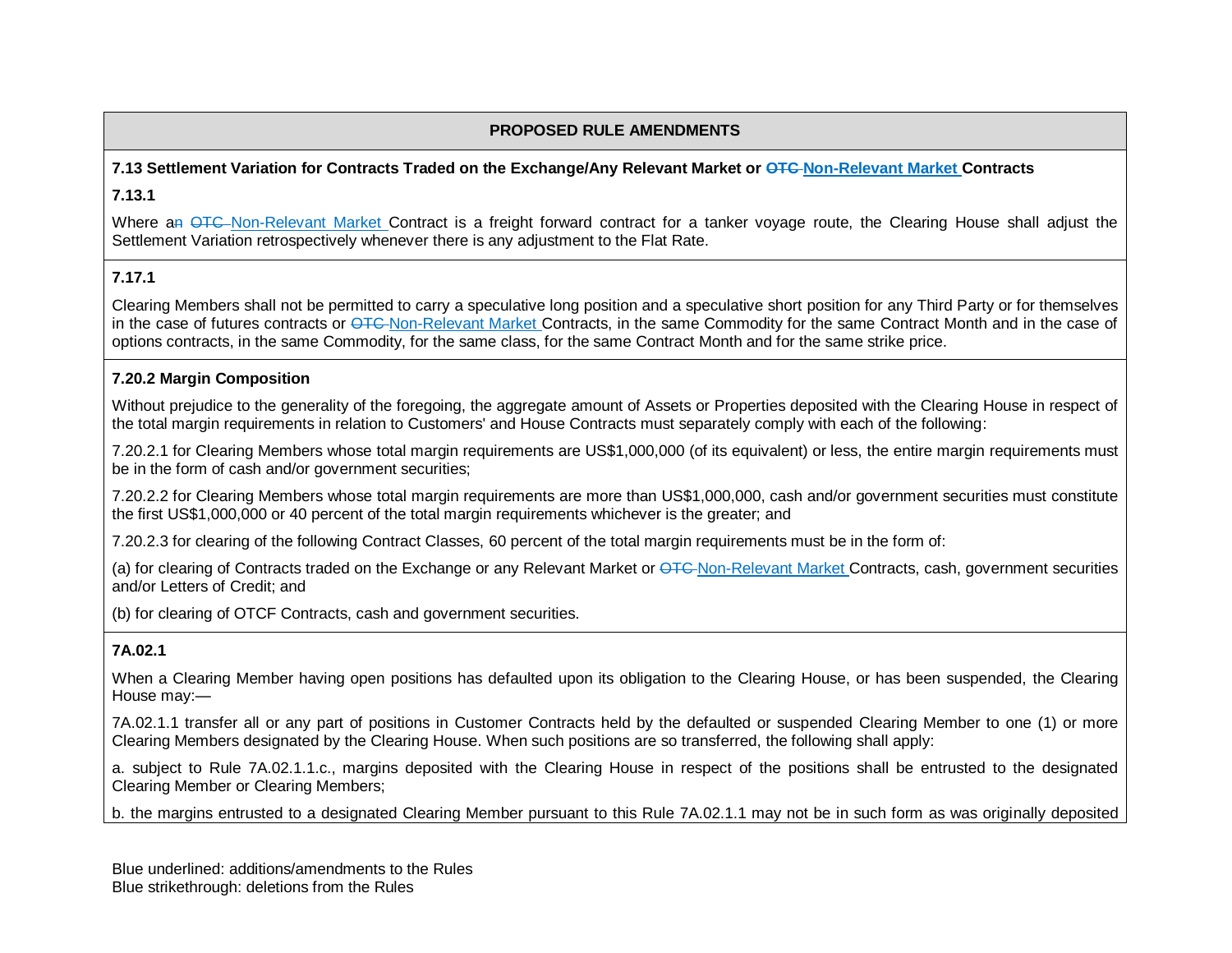with the Clearing House;

c. the Clearing House shall have the discretion not to transfer all or any part of the margins and settlement monies to a designated Clearing Member as described in Rule 7A.02.1.1.a., if:

i. the positions are held in an omnibus account; or

ii. monies and other assets deposited with the Clearing House in relation to Customers' Contracts may be applied pursuant to Rule 7A.05.1.2.

Where margins and settlement monies are not transferred to the designated Clearing Member, the designated Clearing Member shall be required to collect the required margins and settlement monies from its Customer; and

d. The margins not entrusted to designated Clearing Members shall be retained by the Clearing House and may be applied in accordance with Rule 7A.05.1.2. Any unused margins shall be returned to the defaulted or suspended Clearing Member, or entrusted to the designated Clearing Members, as the Clearing House deems appropriate:

i. following the settlement of losses arising from the event of default; or

ii. at such time that the Clearing House determines that the margins may not be used.

7A.02.1.2 execute hedging transactions, on behalf of and at the risk of the defaulted or suspended Clearing Member, to eliminate or reduce market risk resulting from such open positions;

7A.02.1.3 appoint one or more Inter Dealer Brokers, Clearing Members or members of the applicable Relevant Market to close out positions in House Contracts, as well as Customer Contracts that have not been transferred pursuant to Rule 7A.02.1.1 within such time as the Clearing House may prescribe, on the behalf of and at the risk of the defaulted or suspended Clearing Member;

7A.02.1.4 where the open positions relate to an Eligible OTC-Non-Relevant Market Transaction or a Contract subject to physical delivery prior to re-novation in Rule 6.02A.7, and it is in the Clearing House's good faith opinion impossible or impracticable for the open positions to be transferred or closed out pursuant to Rules 7A.02.1.1 and 7A.02.1.3 respectively, the Clearing House may, in addition to any other power or right it may have, invoice back such positions to the defaulting or suspended Clearing Member. The Clearing House shall then simultaneously invoice back the equivalent number of positions or as nearly equivalent number of such positions as the Clearing House may deem practical to the following:—

a. in the case of an Eligible OTC-Non-Relevant Market Transaction or a Contract subject to physical delivery prior to the matching process in Rule 6.02A.7, to other non-defaulting and non-suspended Clearing Members, and/or any other non-defaulting Relevant Market (or its clearing house) holding appropriate opposite positions (whether reported to the Clearing House as being House or Customer positions) as at the date of such invoicing back, on a pro-rata basis, calculated as the proportion of such gross opposite positions of each non-defaulting and non-suspended Clearing Member and/or Relevant Market (or its clearing house) at the date of such transfer relative to the aggregate value of such open positions held by all non-defaulting and non-suspended Clearing Members (to be rounded down or up if the number of lots is not a whole number at the Clearing House's absolute discretion).

b. in the case of a Contract subject to physical delivery after the matching process in Rule 6.02A.7 and before re-novation in Rule 6.02A.7, to the non-defaulting and non-suspended Clearing Members and/or clearing member of another Relevant Market (or its clearing house), with which the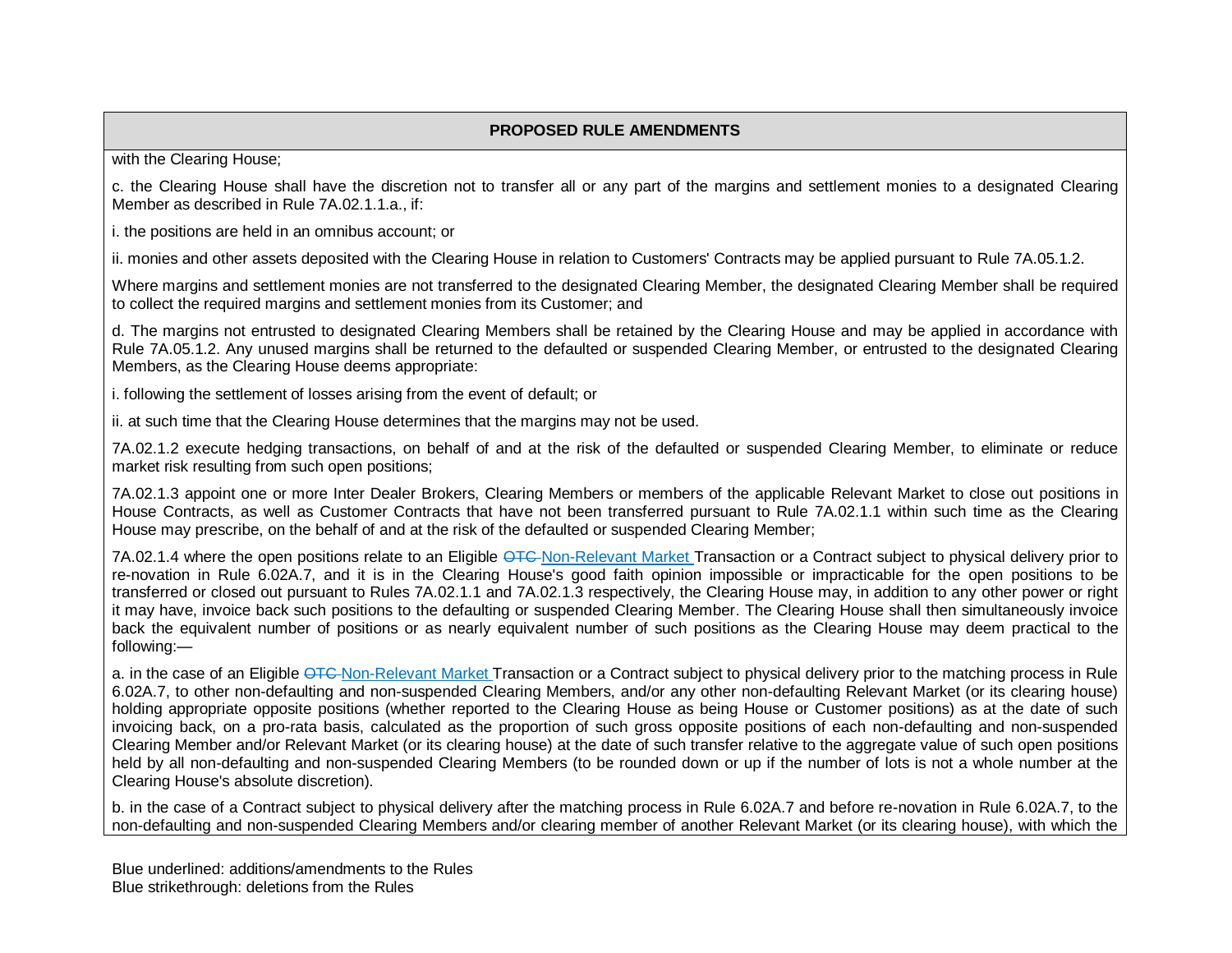defaulting or suspended Clearing Member has been matched in accordance with Rule 6.02A.7 (whether reported to the Clearing House as being House or Customer positions).

The invoicing back shall be carried out by the Clearing House effecting and registering opposite positions between itself and each of the relevant affected persons. The Clearing House shall then settle the open positions against such opposite positions, at a price determined by it. The Clearing House's actions, including the timing of the transfer and the price determined by the Clearing House shall be binding on all affected Clearing Members; and/or

7A.02.1.5 where the open positions relate to OTCF Contracts, take one or more of the following actions:

a. hedge or otherwise liquidate such open positions in OTCF Contracts;

b. conduct an auction of such open positions in OTCF Contracts, whether hedged or otherwise;

c. where it is in the Clearing House's good faith opinion that (b) is impossible or impracticable, assign and transfer any residual OTCF Contracts, whether hedged or otherwise, to a non-defaulting Clearing Member provided that:

i. the residual OTCF Contracts, whether hedged or otherwise, assigned and transferred to the non-defaulting Clearing Member shall not be of such amount as to increase its risk margin requirement by more than 100% of its average end-of-day risk margin requirement for OTCF Contracts in the 30 days preceding, and excluding, the day on which the event of default occurs, as declared by the Clearing House; and

ii. the non-defaulting Clearing Member has cleared such product group in such currency in the last three months,

or

d. undertake any action which is ancillary or incidental to activities set out under  $(a) - (c)$  above.

#### **7A.06.2 Security Deposit**

7A.06.2.1 Upon being granted eligibility by the Clearing House to clear a relevant Contract Class, each Clearing Member wishing to clear that Contract Class shall deposit with the Clearing House as security for its obligations to the Clearing House ("Security Deposit") the following amounts:

A. for clearing Contracts which are listed for trading on the Exchange or any Relevant Market and/or OTC Non-Relevant Market Contracts, the higher of:

a. S\$1,000,000 or such lower amount as prescribed by the Clearing House time to time in its discretion; or

b. 3.0%, or such lower amount as prescribed by the Clearing House from time to time in its discretion, of the daily average of the risk margin of such Clearing Member during the preceding three month period;

B. for clearing OTCF Contracts, the higher of:

a. US\$5 million; or

b. 3.0%, or such lower amount as prescribed by the Clearing House from time to time in its discretion, the daily average of the risk margin of such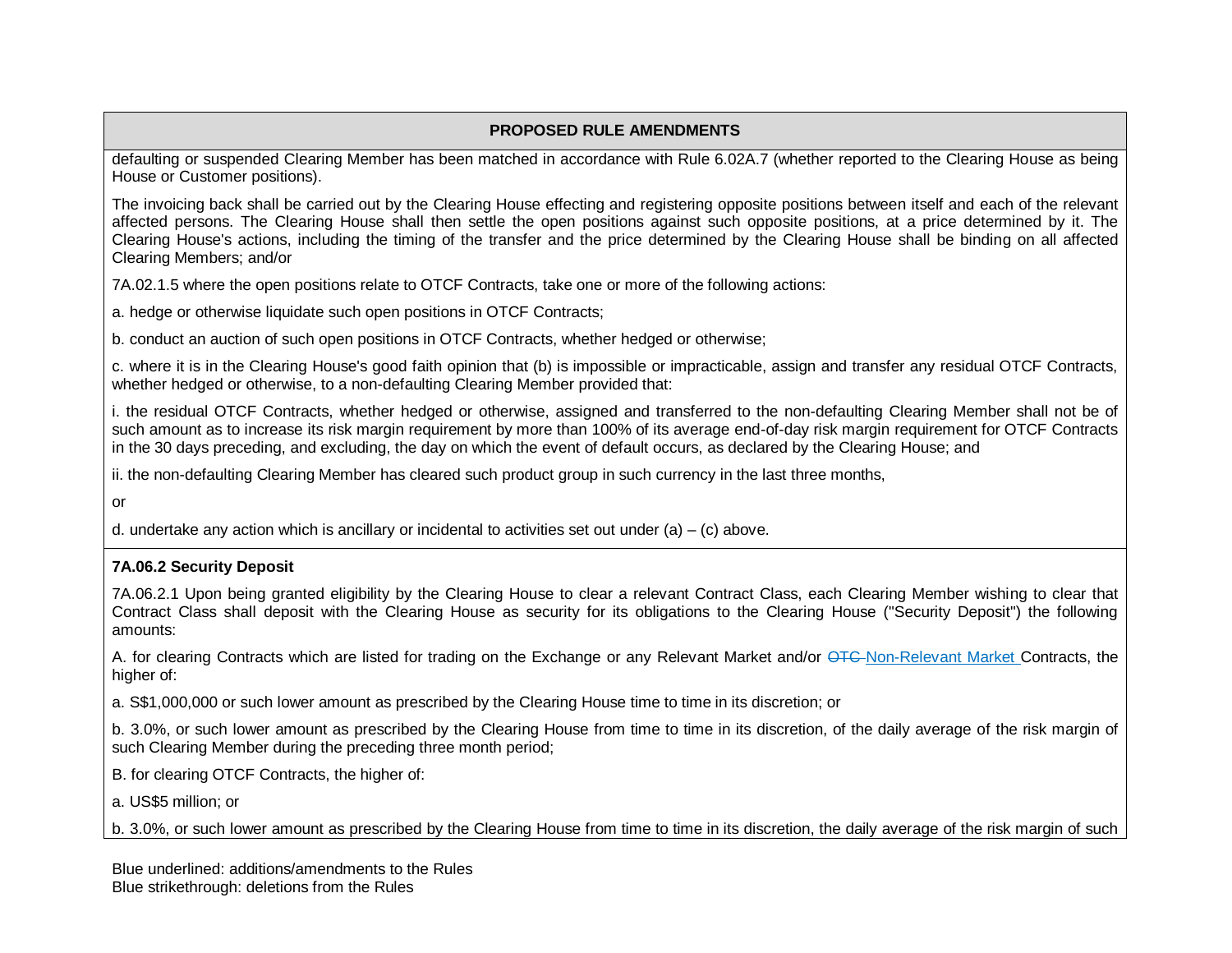Clearing Member for such OTCF Contracts during the preceding three month period; or

C. for clearing (i) Contracts which are listed for trading on the Exchange or any Relevant Market and/or <del>OTC</del>-Non-Relevant Market Contracts, and (ii) OTCF Contracts, the sum of the amounts set out in Rule 7A.06.2.1.A AND 7A.06.2.1.B.

7A.06.2.2 The Security Deposit shall be in the following forms:

A. for clearing Contracts traded on the Exchange or any Relevant Market or OTC-Non-Relevant Market Contracts, cash, government securities or an irrevocable Letter of Credit in a form and from a bank acceptable to the Clearing House;

B. for clearing OTCF Contracts, cash or government securities; and

C. for clearing both (i) Contracts which are listed for trading on the Exchange or any Relevant Market and/or  $QTC$ -Non-Relevant Market Contracts, and (ii) OTCF Contracts, a combination of:

a. any of the forms of collateral set out in Rule 7A.06.2.2.A in respect of the Security Deposit amount required for clearing Contracts listed for trading on the Exchange or any Relevant Market and/or OTC-Non-Relevant Market Contracts; AND

b. any of the forms of collateral set out in Rule 7A.06.2.2.B in respect of the Security Deposit amount required for clearing OTCF Contracts, or any other securities acceptable to the Clearing House from time to time.

7A.06.2.3 Letters of Credit, government securities or any other security acceptable to the Clearing House shall not exceed a prescribed proportion of the Security Deposit, as the Clearing House may specify from time to time in its discretion.

7A.06.2.4 This deposit may be withdrawn when such Clearing Member ceases to be a Clearing Member if, in the opinion of the Clearing House, all Contracts and obligations of such Clearing Member with the Clearing House have been settled and all sums owing to the Clearing House have been paid.

### **7A.06.3 Further Assessment Amount**

7A.06.3.1 The Further Assessment Amount shall be an amount up to three (3) times of a Clearing Member's Security Deposit requirement, as prescribed by the Clearing House from time to time in its discretion.

7A.06.3.2 Each Clearing Member shall be required to deposit with the Clearing House a percentage of its Further Assessment Amount as set out below:

a. in respect of Further Assessment Amount attributable to Contracts traded on the Exchange or any Relevant Market or OTC-Non-Relevant Market Contracts, an amount up to 50% in the form of cash, government securities or an irrevocable Letter of Credit; or

b. in respect of Further Assessment Amount attributable to OTCF Contracts, an amount up to 100% in the form of cash or government securities,

or any other securities acceptable to the Clearing House from time to time.

7A.06.3.3 In the use and application of the Further Assessment Amounts pursuant to Rule 7A.06.5.2 in an event of default, the Clearing House shall be entitled to call for payment of any balance of the Further Assessment Amount, which has not been deposited with the Clearing House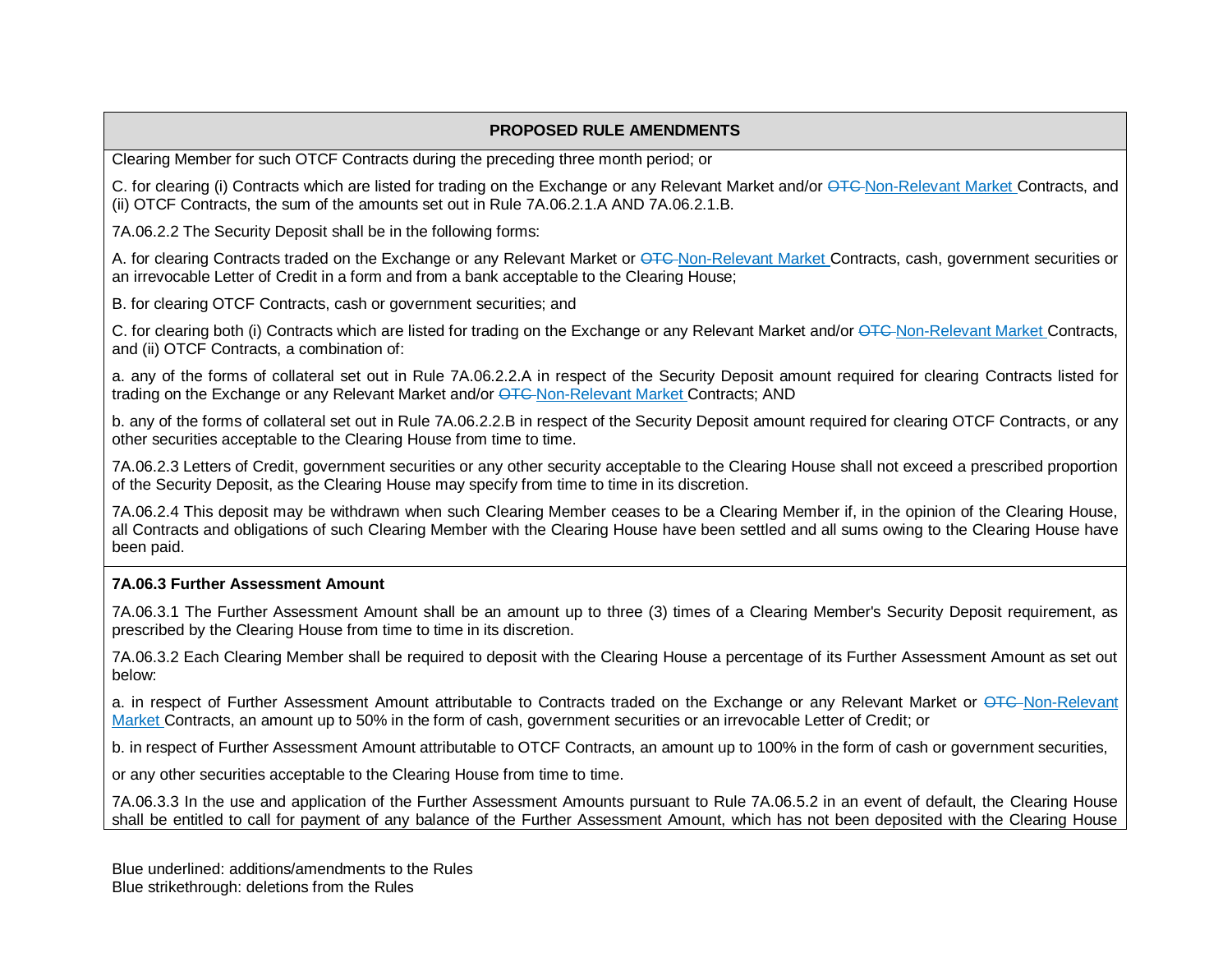pursuant to Rule 7A.06.3.2, at such time as it deems appropriate. A Clearing Member shall immediately furnish such amount to the Clearing House, prior to the close of business on the Business Day immediately following such call.

### **7A.06.5 Losses Borne by Clearing House**

7A.06.5.1 On the occurrence of any of the following events, or if the Clearing House in its discretion determines that any of the following events has occurred, the Clearing House may declare an event of default:—

a. the insufficiency of a Clearing Member's Security Deposit, margins on deposit with the Clearing House, or any of its other assets or securities available to the Clearing House to fully discharge such Clearing Member's obligations to the Clearing House; or

b. the insufficiency of the Letters of Credit, margins or any other assets or securities of any other Relevant Market, including a Participating Market, available to the Clearing House to fully meet such other Relevant Market's and/or its clearing house's obligations to the Clearing House; or

c. the insolvency of a Clearing Member (as determined by Rule 7A.01.3), any other Relevant Market which clears the opposite side of any Contract, including a Participating Market, and/or its clearing house or any depository (as defined in Rule 2.35.4); or

d. conversion, theft, breach of trust, embezzlement, or any other similar cause, caused or suffered by or in connection with a Clearing Member.

7A.06.5.2 Subject to Rule 7A.06.6.4, any loss suffered by the Clearing House arising from or in connection with an event of default shall be met and made good promptly by the use and application of funds from the following sources (collectively known as the "Clearing Fund") in the order of priority hereafter listed, with each source of funds to be completely exhausted, subject to the limitations contained therein, before the next source is applied:—

a. Clearing House Contribution.

b. Security Deposits of Clearing Members (excluding any Clearing Member who is insolvent or deemed to be insolvent) where each Clearing Member had:

i. cleared Contracts belonging to the Contract Class in which the event of default occurred, during the six (6) month period preceding the day the event of default was declared by the Clearing House; or

ii. an open commitment in Contracts belonging to the same Contract Class in which the event of default occurred, during the six (6) month period preceding the day the event of default was declared by the Clearing House (with the periods at Rules 7A.06.5.2.b.i and 7A.06.5.2.b.ii collectively referred to as the "Relevant Periods").

Such Clearing Member shall be liable for the loss remaining on a pro-rata basis, calculated as the proportion of its Security Deposit requirement relative to the aggregate Security Deposit requirement for the category of Clearing Members referred to in this Rule 7A.06.5.2.b.

c. Further Assessment Amounts (as prescribed under Rule 7A.06.3, and excluding any Clearing Member who is insolvent or deemed to be insolvent) of the same category of Clearing Members referred to in Rule 7A.06.5.2.b. Such Clearing Member shall be liable for the loss remaining on a pro-rata basis, calculated as the proportion of its Further Assessment Amount requirement relative to the aggregate Further Assessment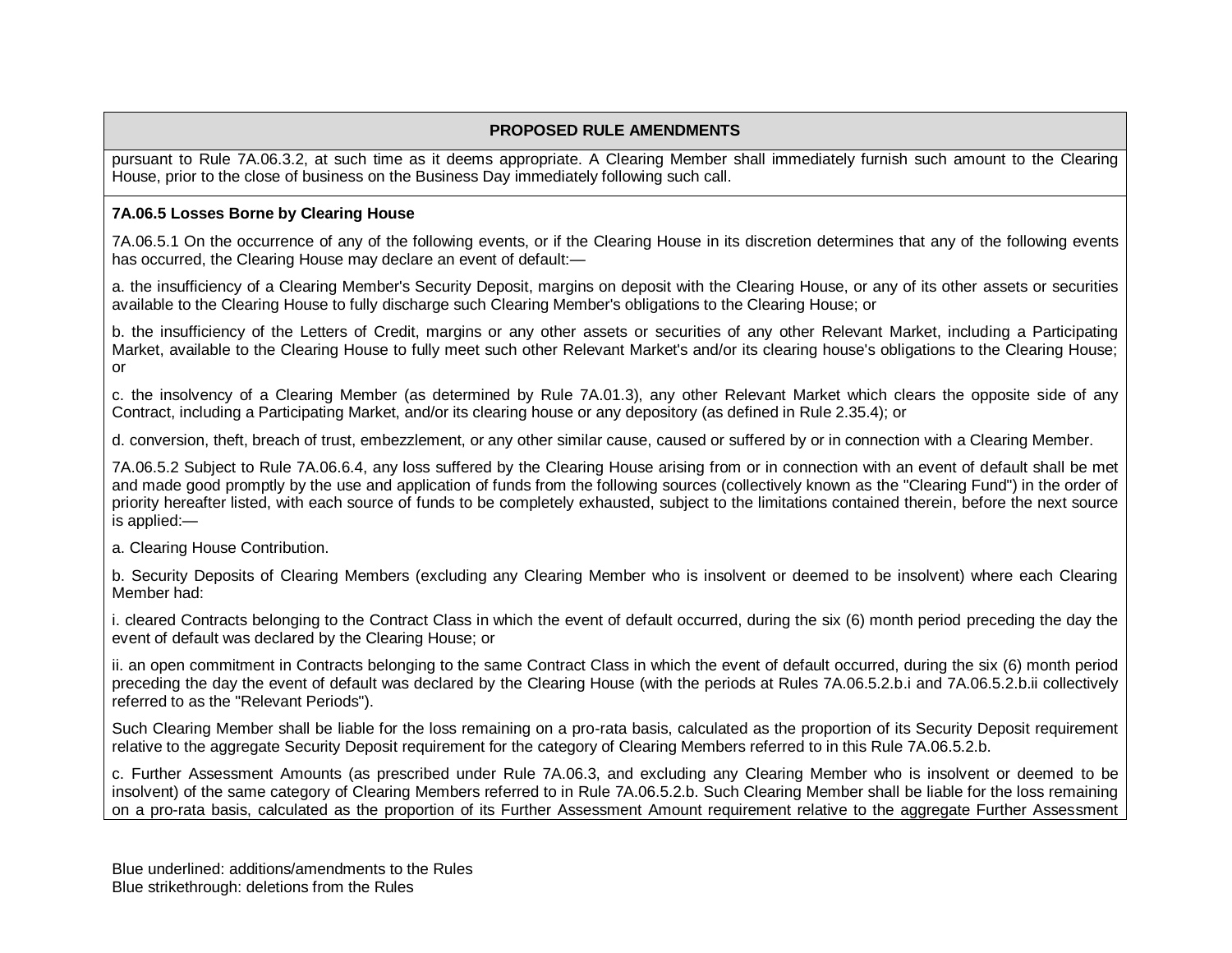Amount requirement for the category of Clearing Members referred to in Rule 7A.06.5.2.b.

c1. Any contributions to the Clearing Fund by the Clearing House or any of its related entities to that Contract Class in which the event of default occurred, the amount of such contributions (if any) to be determined by the Clearing House in its sole discretion.

d. Security Deposits of Clearing Members (excluding any Clearing Member who is insolvent or deemed to be insolvent) where that Clearing Member had:—

i. cleared Contracts, not belonging to the same Contract Class in which the event of default occurred, during the six (6) month period preceding the day the event of default was declared by the Clearing House; or

ii. an open commitment in Contracts, not belonging to the same Contract Class in which the event of default occurred, during the six (6) month period preceding the day the event of default was declared by the Clearing House; or

iii. not cleared or had no open commitment in Contracts belonging to the same Contract Class in which the event of default occurred, during the Relevant Periods.

Such Clearing Member shall be liable for the loss remaining on a pro-rata basis, calculated as the proportion of its Security Deposit requirement relative to the aggregate Security Deposit requirement for the category of Clearing Members referred to in this Rule 7A.06.5.2.d, PROVIDED ALWAYS that if such Clearing Member's Security Deposit had been applied pursuant to Rule 7A.06.5.2.b, its Security Deposits shall not be applied again pursuant to this Rule 7A.06.5.2.d.

e. Further Assessment Amounts (as prescribed under Rule 7A.06.3 of the same category of Clearing Members referred to in Rule 7A.06.5.2.d (excluding any Clearing Member which has been levied the maximum amount that may be levied against it pursuant to 7A.06.5.2.c). Such Clearing Member shall be liable for the loss remaining on a pro-rata basis, calculated as the proportion of its Further Assessment Amount requirement relative to the aggregate Further Assessment Amounts requirement for the category of Clearing Members referred to in Rule 7A.06.5.2.d; and

f. any other contributions to the Clearing Fund.

7A.06.5.3 Where Clearing Members' Security Deposit or Further Assessment Amounts are used and applied in accordance with Rules 7A.06.5.2.b, c, d or e, the limits to one or more Clearing Members' liabilities in respect of such funds as set out in Rule 2.28.2A or Rule 7A.06.6.6 may be reached. As a consequence of the foregoing, the contributions of Clearing Members which remain liable in respect of the relevant source of funds may remain unexhausted, while outstanding losses remain following such use and application of the source of funds. In such instances, the following shall apply:

a. the remaining contributions of Clearing Members in respect of the relevant source of funds shall be applied to meet the outstanding loss, subject to their limits set out in Rule 2.28.2A and Rule 7A.06.6.6; and

b. the liability of each Clearing Member for such loss shall be determined as described in Rules 7A.06.5.2.b, c, d or e, whichever is applicable, subject always to the operation of Rule 7A.06.6.5.

7A.06.5.4 If the Clearing House is unable to ascertain any of its losses in relation to a potential Flat Rate adjustment promptly after an event of default, the Clearing House may estimate its loss as if such estimated loss has already been ascertained, and apply the Clearing Fund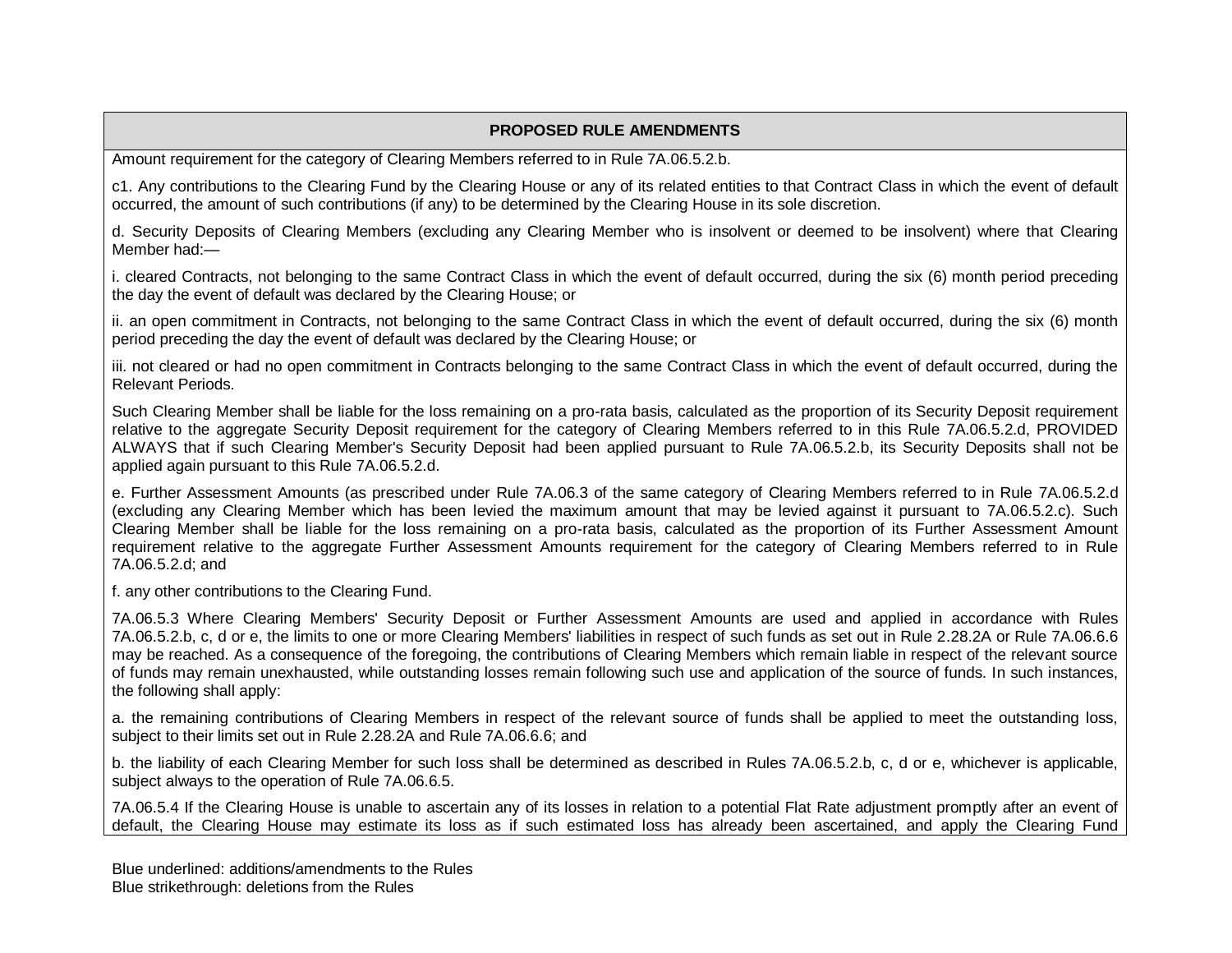accordingly. Upon ascertaining its actual loss suffered in relation to a Flat Rate adjustment, the Clearing House will debit or credit the monies to the Clearing Fund accordingly.

7A.06.5.5 For the purpose of Rules 7A.06.5.2.b, c, d, and e, an event of default shall fall within either of the following:

a. Contracts that are listed for trading on the Exchange or Relevant Market;

b. **OTC-Non-Relevant Market Contracts; or** 

c. OTCF Contracts

(each a "Contract Class", and collectively, "Contract Classes")

except as provided in Rules 7A.06.5.7 and 7A.06.5.9, when an event of default is deemed to fall within (i) any combination of Contract Class, or (ii) all of the Contract Classes, as the case may be.

7A.06.5.6 An event of default shall be deemed to have fallen within a particular Contract Class if the defaulting Clearing Member had open commitment or outstanding obligations to the Clearing House in that Contract Class at the time of such default.

7A.06.5.7 An event of default that is due to the insufficiency of a Clearing Member's Security Deposit, margins, or deposit with the Clearing House, or any of its other assets or securities available to the Clearing House to fully discharge such Clearing Member's obligations to the Clearing House, or is due to the insolvency of a Clearing Member, shall be deemed for the purpose of Rules 7A.06.5.2.b, c, d and e to have occurred in each Contract Class that Clearing Member was clearing or had open commitment in at the time of default.

7A.06.5.8 Where an event of default is due to the insufficiency of the Letter of Credit, margins or any of its other assets or securities of any other Relevant Market including a Participating Market, available to the Clearing House to fully meet the obligations of such Relevant Market and/or its clearing house to the Clearing House or the insolvency of the other Relevant Market, a default shall be deemed to have occurred in the class of Contracts that are listed for trading on the Exchange or the Relevant Market.

7A.06.5.9 An event of default that is due to conversion, theft, breach of trust or embezzlement of a Clearing Member, or any other cause shall be deemed to have occurred in each Contract Class that Clearing Member was clearing or had open commitment in at the time of default.

7A.06.5.10 While application of the Clearing Fund shall be mandatory, the detailed implementation of Rule 7A.05 and 7A.06 shall be the responsibility of the Clearing House.

### **Chapter 9: Definitions and Interpretation**

**9.01.1**

**"business governed by this Rules" or "operations governed by this Rules"**

when used in reference to:—

a. a Bank Clearing Member incorporated in Singapore or a Bank Clearing Member incorporated outside Singapore which has satisfied Rule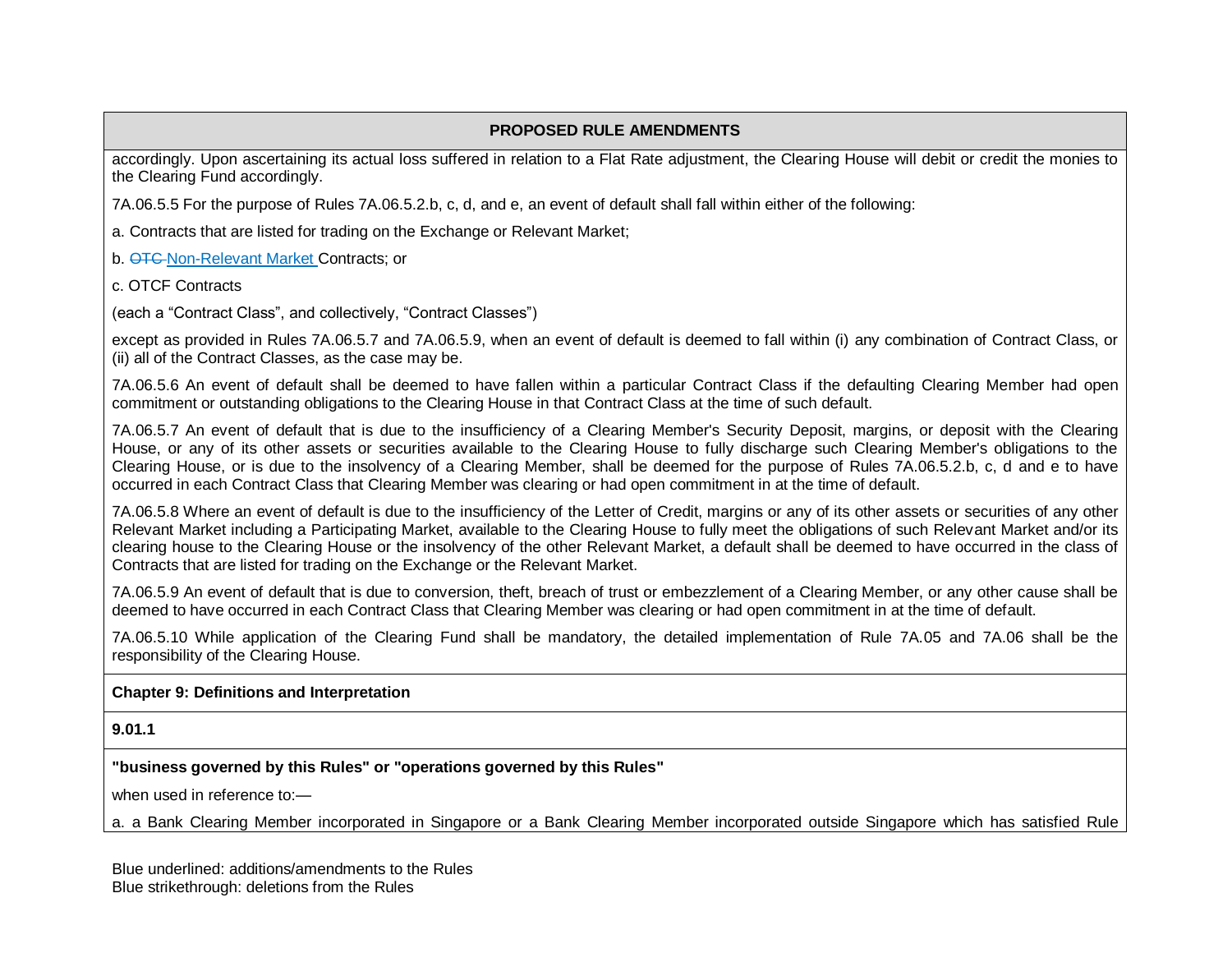2.02B.1.11.c, shall mean its business or operations (whichever is applicable) involving all derivatives and securities contracts traded on any exchange and  $\overline{OTC}$  all contracts novated to any clearing facility; and

b. a Bank Clearing Member incorporated outside Singapore which has satisfied Rule 2.02B.1.11.a or b, shall mean its business or operations (whichever is applicable) involving derivatives and securities contracts traded on the Exchange and SGX-ST and OTC-all contracts novated to the Clearing House and CDP.

#### **"Buyer"**

shall:

a. for the purpose of Rule 5.01.2 and Chapter 6, refer to the buying party who is responsible for taking delivery of the underlying Commodity under a Contract or delivery contract through the Buying Member, unless such Buyer is itself the Buying Member.

b. for the purpose of Rule 7.02A, where it is not the Clearing Member itself, refer to a party for whom the Clearing Member maintains an account and who is a buyer in an OTC-Non-Relevant Market Transaction and otherwise shall refer to the Clearing Member itself. Where the Buyer is the Clearing Member itself, references in Rule 7.02A to the Clearing Member "acting for a Buyer" shall be correspondingly read as if the words "acting for a Buyer" were superfluous.

#### **"clearing"**

— The process administered by the Clearing House by which all trades executed on or subject to the rules of the Exchange or any Relevant Market or executed pursuant to any  $\overline{OTC}$ -Non-Relevant Market Transaction are confirmed and settled daily until each is liquidated by offset or until delivery takes place, or settled by such other means as provided in this Rules.

### **"Contract"**

means the rights and obligations incurred through:

a. unless otherwise excluded by the context, a trade on the Exchange or any Relevant Market which may be satisfied by offset or by delivery or such other means as provided in the rules of the Exchange or the Relevant Market or the relevant Contract Specifications (as the case may be) as novated to the Clearing House pursuant to Rule 7.04; or

b. unless otherwise excluded by the context, a trade pursuant to an  $QTC$ -Non-Relevant Market Transaction which may be satisfied by offset or by delivery or such other means as provided in this Rules or the relevant Contract Specifications as novated to the Clearing House pursuant to Rule 7.04; or

c. unless otherwise excluded by the context, a trade pursuant to an OTCF Transaction which may be satisfied by any means provided for in this Rules or the relevant OTCF Contract Terms as novated to the Clearing House pursuant to Rule 7.04; and

### **"Contract Specifications"**

means the commercial and technical terms of a Contract which is listed for trading on the Exchange or any Relevant Market or an OTC-Non-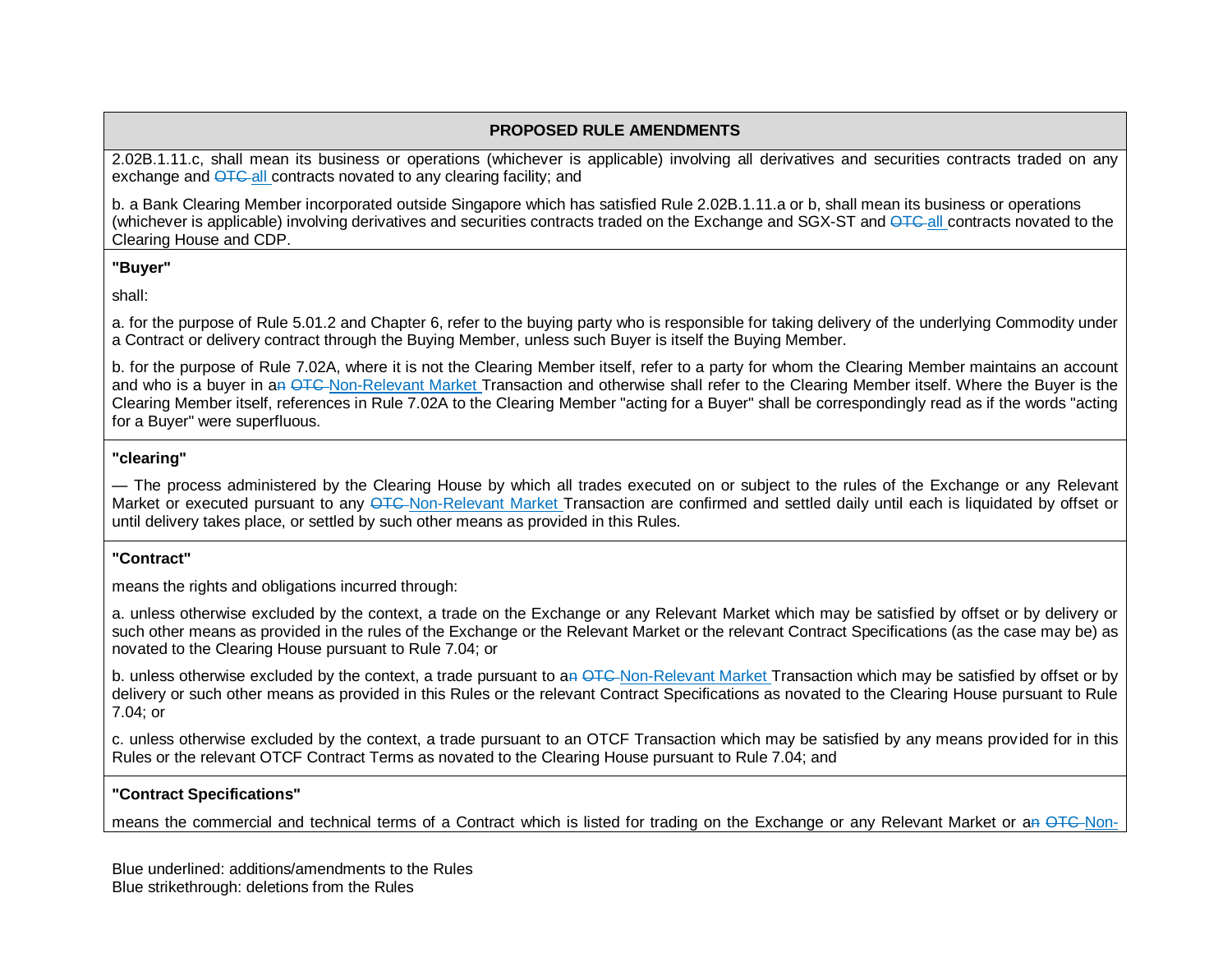Relevant Market Contract, including the Contract size, Contract Month, trading hours, Underlying, exercise price, minimum price fluctuation, Last Trading Day, settlement basis and method of exercise.

#### **"Eligible OTC Non-Relevant Market Contract"**

means any OTC Non-Relevant Market Contract accepted by the Clearing House for clearing (subject to this Rules), as prescribed by the Clearing House from time to time.

#### **"Eligible OTC Non-Relevant Market Transaction"**

shall have the meaning ascribed to it in Rule 7.02A.1.1.

#### **"Inter Dealer Broker"**

means a party who:

a. has signed an agreement with the Clearing House for the access to and use of the Trade Registration System; and

b. is designated by the Clearing House as eligible to submit OTC-Non-Relevant Market Transactions to the Clearing House on behalf of a Clearing Member pursuant to this Rules.

#### **"OTC Non-Relevant Market Contract or Transaction"**

means a contract or transaction that is not listed or quoted for trading on the Exchange or any Relevant Market but shall not include any OTCF Contract or OTCF Transaction.

#### "**Relevant Market**"

means any Market or any organisation (whether an exchange, association, corporation or otherwise) responsible for administering a futures, options, stock or other market whose contracts are cleared by, or novated (pursuant to a Mutual Offset System) to, the Clearing House including without limitation the Exchange and each Participating Market as the Clearing House may prescribe, and includes the Exchange and each Participating Market.

#### **"Seller"**

shall,

a. for the purpose of Rule 5.01.2 and Chapter 6, refer to the selling party who is responsible for making delivery of the underlying Commodity under a Contract or delivery contract through the Selling Member, unless such Seller is itself the Selling Member.

b. for the purpose of Rule 7.02A, where it is not the Clearing Member itself, refer to a party for whom the Clearing Member maintains an account and who is a seller in an OTC-Non-Relevant Market Transaction and otherwise shall refer to the Clearing Member itself. Where the Seller is the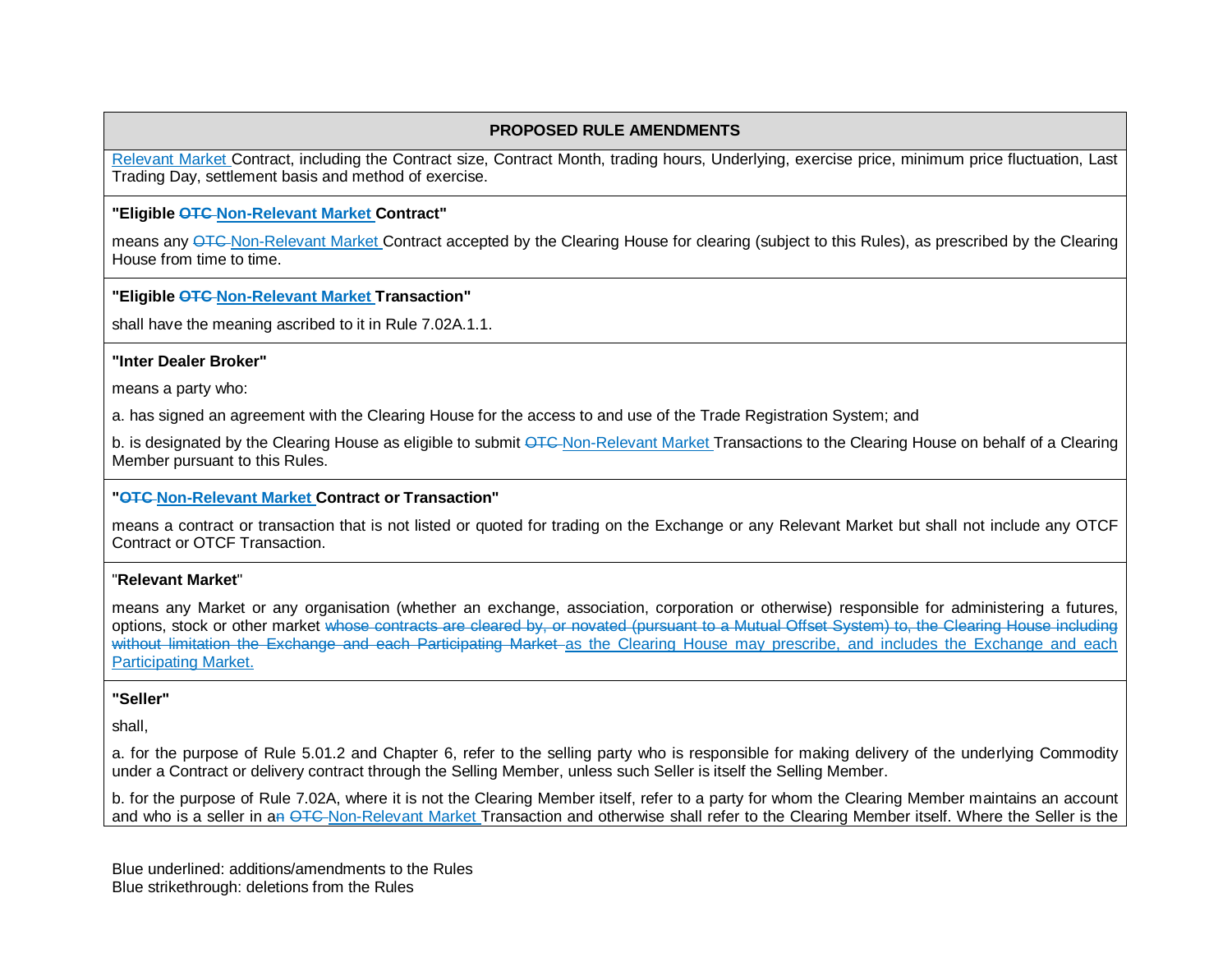Clearing Member itself, references in Rule 7.02A to the Clearing Member "acting for a Seller" shall be correspondingly read as if the words "acting for a Seller" were superfluous.

#### **"total risk requirement"**

—when used in reference to:—

a. a General Clearing Member or a Direct Clearing Member, shall bear the meaning ascribed thereto in paragraph 1 of the Third Schedule of the SFR (Financial and Margin Requirements);

b. a Bank Clearing Member incorporated in Singapore or a Bank Clearing Member incorporated outside Singapore which has satisfied Rule 2.02B.1.11.c, shall bear the meaning ascribed thereto in paragraph 1 of the Third Schedule of the SFR (Financial and Margin Requirements) except that such Bank Clearing Member shall only compute the total risk requirement for all Third Parties' and proprietary positions in derivatives and securities contracts traded on any exchange and <del>OTC</del>-all contracts (but shall not include any positions in OTCF Contracts in such computations) novated to any clearing facility; and

c. a Bank Clearing Member incorporated outside Singapore which has satisfied Rule 2.02B.1.11.a or b, shall bear the meaning ascribed thereto in paragraph 1 of the Third Schedule of the SFR (Financial and Margin Requirements) except that such Bank Clearing Member shall only compute the total risk requirement for all Third Parties' and proprietary positions in derivatives and securities contracts traded on the Exchange and SGX-ST and OTC-all contracts (but shall not include any positions in OTCF Contracts in such computations) novated to the Clearing House and CDP.

#### **"Trade Registration System"**

means the software and systems provided by the Clearing House or any third party systems provider approved by the Clearing House to Clearing Members, Inter Dealer Brokers or such other party authorised by the Clearing Member and, where required under this Rules, approved by the Clearing House, for the purpose of registering and confirming Eligible OTC Non-Relevant Market Transactions and/or Eligible OTCF Transactions with the Clearing House.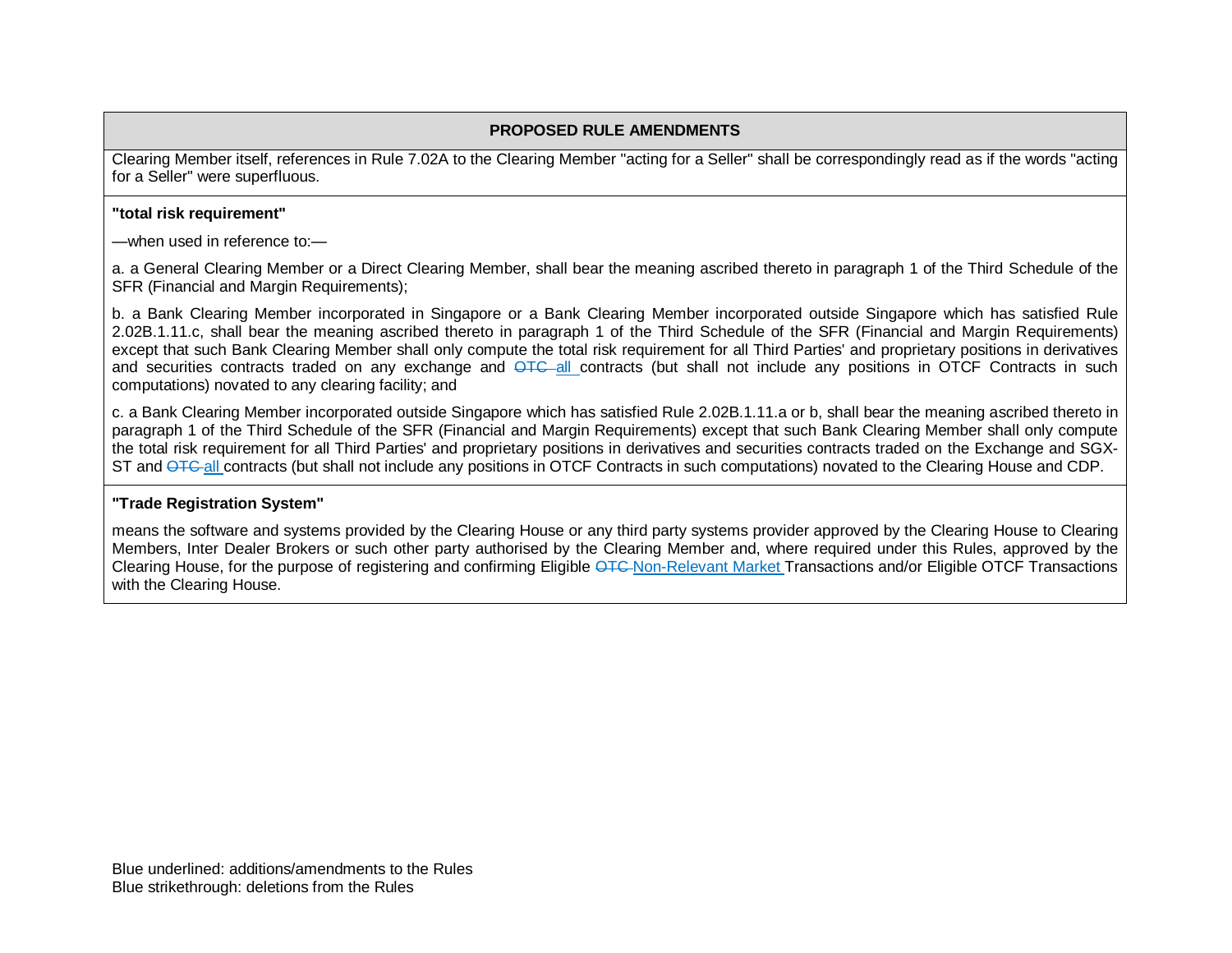# **Practice Note 7.11.1.1 — Daily Settlement Procedures for Eligible OTC Non-Relevant Market Contracts**

| <b>Issue Date</b>                                                                     | <b>Cross</b><br>Reference | Enquiries                                                                                                                                                                                                  |
|---------------------------------------------------------------------------------------|---------------------------|------------------------------------------------------------------------------------------------------------------------------------------------------------------------------------------------------------|
| Added on 22 September<br>$\vert$ 2006, amended on 23<br>November 2009 and xx<br>2012. |                           | Rule 7.11.1.1 Please contact:<br><b>Operations, Clearing and Depository</b><br>Clearing Hotline Tel: (65) 6236 5319<br>Email: otclear@sgx.com<br><b>SGX OTC Clearing Business</b><br>Email: sgxotc@sgx.com |

## **1. Introduction**

1.1 This Practice Note describes the procedures for determining Daily Settlement Prices for Eligible OTC-Non-Relevant Market Contracts.

1.2 Daily Settlement Price is the official daily closing price of a Contract determined in accordance with SGX-DC Clearing Rule 7.11.1.1. An Eligible OTC-Non-Relevant Market Contract is any OTC Non-Relevant Market Contract accepted by the Clearing House for clearing, subject to SGX-DC Clearing Rules, as prescribed by the Clearing House from time to time.

1.3 The procedures in this Practice Note shall only be applicable for determining the Daily Settlement Price of an Eligible OTC Non-Relevant Market Contract from the first trading day to one day before last trading day.

The formulas for the computation of Daily Settlement Prices on the last trading day, otherwise also known as Final Settlement Prices, are provided in Appendix 1 of SGX-DC Clearing Rules.

Refer to Appendix 1.

## **2. Procedures**

2.1 Clearing House shall prescribe a list of Price Contributors for each Eligible OTC Non-Relevant Market Contract.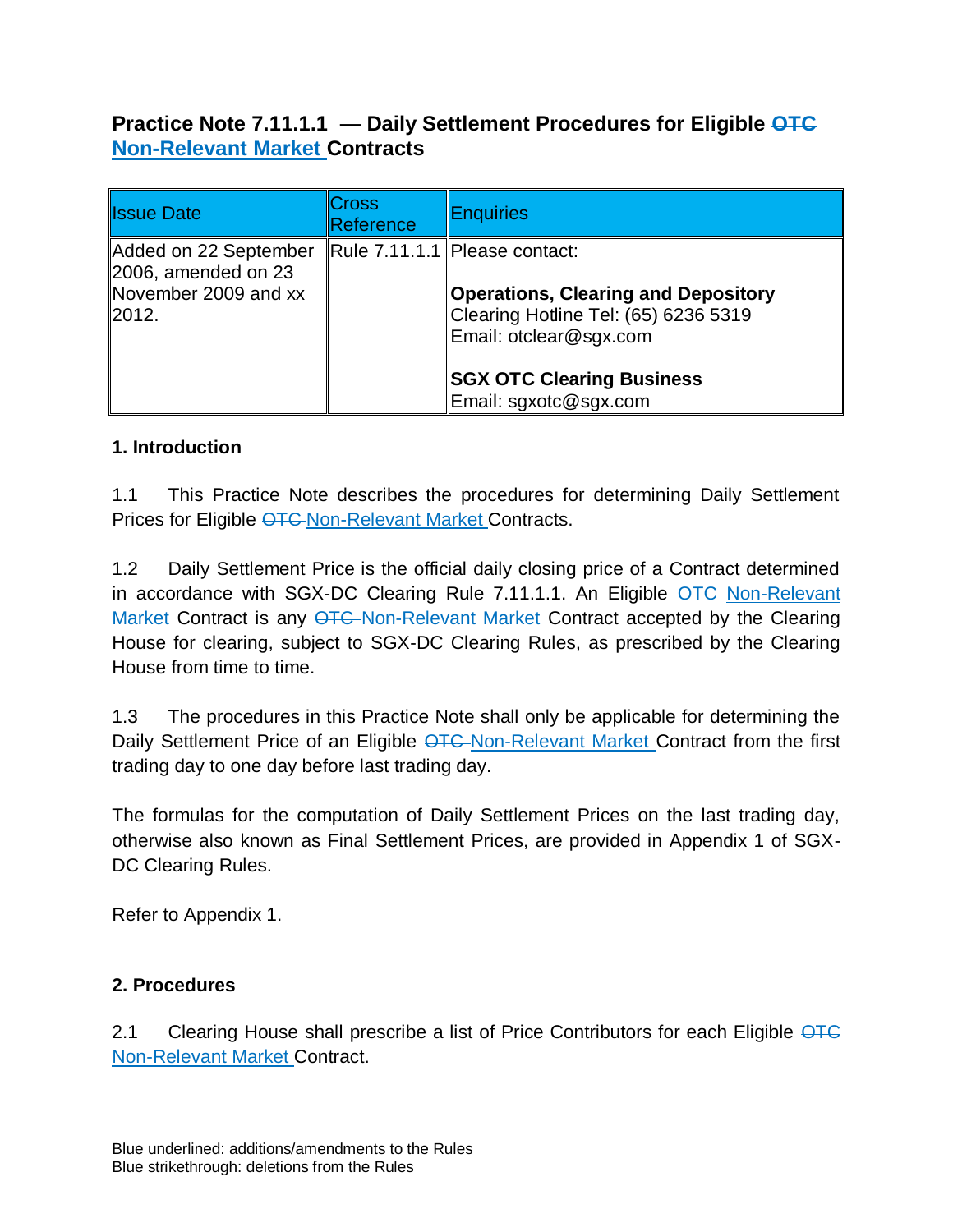2.2 Clearing House shall obtain daily price assessments for each Eligible OTC Non-Relevant Market Contract from each Price Contributor.

2.3 The Daily Settlement Price for a contract month shall be the weighted average price assessments provided by each Price Contributor, whose weight shall be decided by Clearing House. Clearing House may discard the lowest or highest assessments before averaging.

2.4 In the event that no price assessment is obtained for a contract month, the Daily Settlement Price for that contract month shall be interpolated using the following but not limited to:

a) available price assessments for preceding months and following months;

- b) current month's spot assessments;
- c) prices of registered transactions.

## **3. Price Contributors**

3.1 The Price Contributors for each Eligible OTC Non-Relevant Market Contracts group are:

## **Oil Swaps**

a) Platts

- b) Forward Market Curve Limited
- c) Market Participants

## **Freight Forward Contracts**

a) The Baltic Exchange Limited

## **Iron Ore Swaps**

a) Market Participants: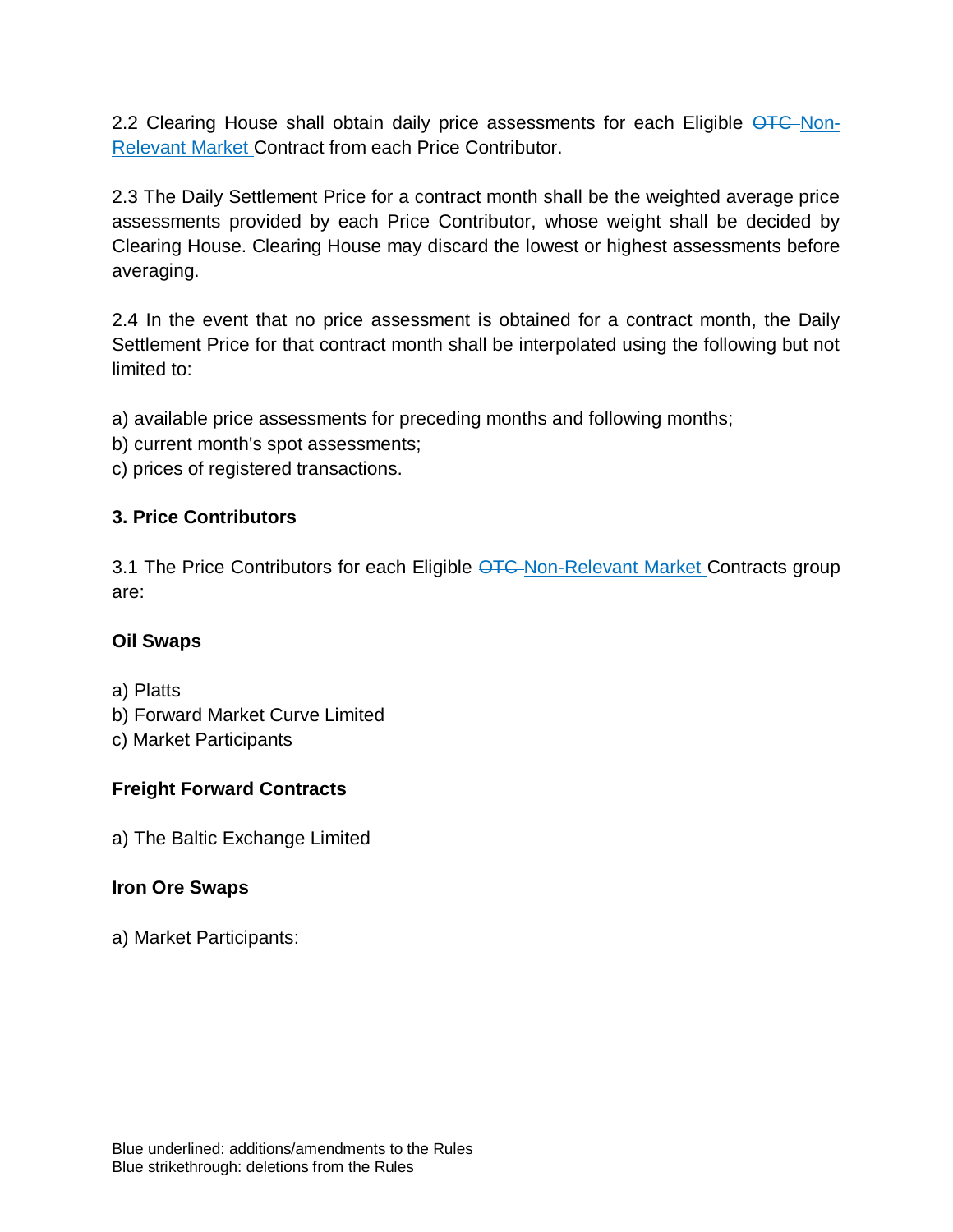# **Practice Note 7.11.1.2 — Daily Settlement Price Methodology**

| <b>Issue Date</b>     | ∥Cross<br><b>Reference</b> | <b>Enquiries</b>                                                |
|-----------------------|----------------------------|-----------------------------------------------------------------|
|                       |                            | Added on 22 September Rule 7.11.1.2 Please contact Derivatives: |
| 2006 and amended on 1 |                            |                                                                 |
| October 2009, and 24  |                            | Telephone No: 6236 8888                                         |
| January 2011.         |                            |                                                                 |

## **1. Introduction**

Rule 7.11.1.2 of the Clearing Rules states that the Daily Settlement Price for Contracts other than  $\overline{OTC}$ -Non-Relevant Market Contracts shall be determined by the Clearing House in accordance with the relevant formula and procedures applicable to each Contract. In arriving at such formula, the Clearing House may, in consultation with the Exchange, take into account factors, including but not limited to:

a) the last traded price;

b) bid and offer spread at the close of market;

c) price data derived from pricing models, as selected or established by the Clearing House from time to time.

This Practice Note sets out the formulas and methodologies used by the Clearing House to compute the Daily Settlement Price as contemplated in the above Rule.

# **2. Methodology for Computation of Daily Settlement Price**

## **2.1 Most Commonly Adopted Methodology.**

Save for exceptional situations, the Clearing House can use any one of the following methodologies to compute the Daily Settlement Price:

a) a price determined by a pre-closing routine; or

b) a price derived from the prices in the closing range;

c) a price determined by taking into account typical spread relationships with other Contract Months in the relevant Contract;

d) a price determined by theoretical pricing models selected by the Clearing House; or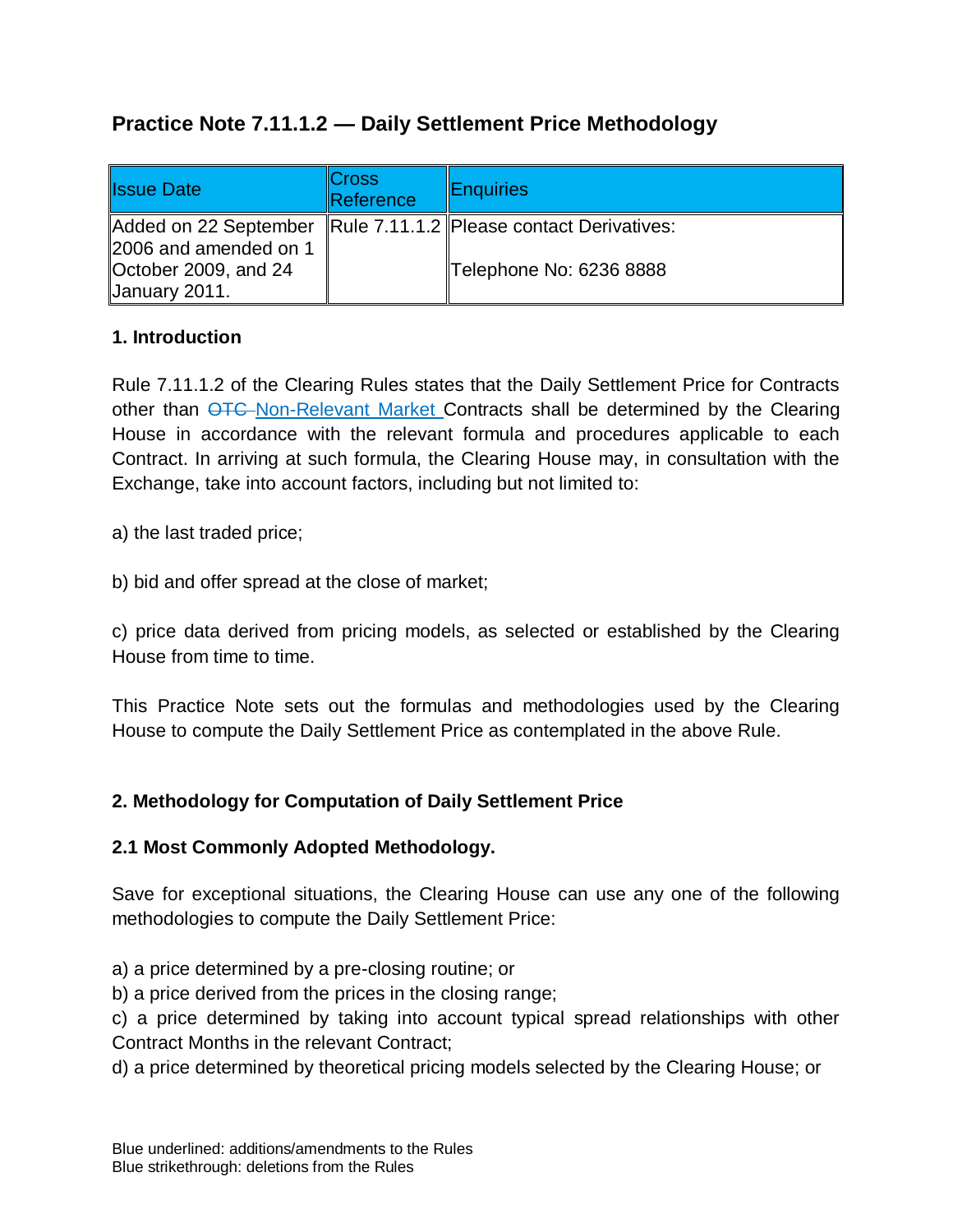(e) a price determined through polling, conducted by the Clearing House, of market participants and/or any other price source deemed as reliable by the Clearing House.

Higher bid or lower offer prices at the close may be used by the Exchange in the computation of the Daily Settlement Price under methodologies b, c and d.

## **2.2 Exceptional Situations.**

In exceptional cases when none of the methodologies set forth in paragraph 2.1 above yields a Daily Settlement Price that is reflective of market conditions, the Clearing House may use any of the following alternative methodologies for the computation of the Daily Settlement Price:

a) in regards to Futures Contracts, the Daily Settlement Price may be set at a price which when compared to the Daily Settlement Price of the next Contract Month reflects the same differential that existed between the two Contract Months on the previous day, unless there is a higher bid or lower offer in existence at the close. In such case, the higher bid or lower offer may be the Daily Settlement Price; or

b) in regards to Futures Contracts or Options Contracts, such other price that the Clearing House determines to be reflective of prevailing market conditions.

"**Option Contracts**" and "**Futures Contracts**" shall have the meaning ascribed to them in the Trading Rules.

## **2.3 Contracts Traded On the Singapore Commodities Exchange.**

In respect of Contracts traded on the Singapore Commodity Exchange ("SICOM"), the Clearing House shall use the Daily Settlement Price as derived by SICOM (or its clearing house).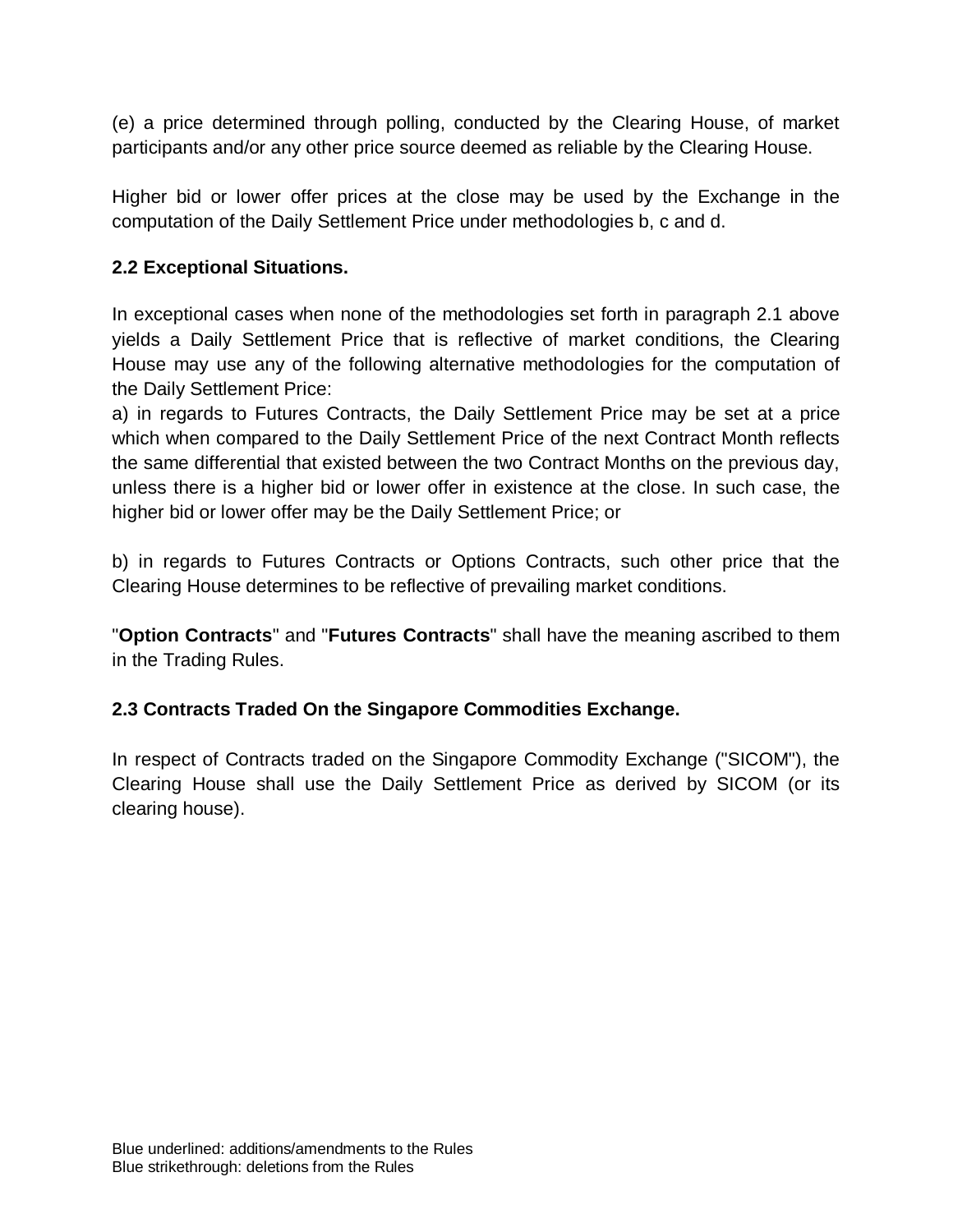# **Schedule A**

| <b>Rule Violation</b>                   |                                                                                                                                                                                                                          | <b>Whether</b><br>∣composition | Composition Amount which may be Offered by the<br>Clearing House, where the Clearing House has<br>Determined the Clearing Member to be Liable |                   |                    | Mandatory minimum<br>penalty imposable by |  |
|-----------------------------------------|--------------------------------------------------------------------------------------------------------------------------------------------------------------------------------------------------------------------------|--------------------------------|-----------------------------------------------------------------------------------------------------------------------------------------------|-------------------|--------------------|-------------------------------------------|--|
| Rule<br>Number Rule                     | <b>Brief</b><br><b>Chapter/ Description of</b>                                                                                                                                                                           | may be<br><b>loffered</b>      | <b>1st Violation</b>                                                                                                                          | 2nd Violation     | 3rd Violation      | lthe DC                                   |  |
|                                         | <b>Chapter 2 – Clearing Membership</b>                                                                                                                                                                                   |                                |                                                                                                                                               |                   |                    |                                           |  |
| 2.13.1.2                                | Clearing<br>Member to clear<br>OTC-Non-<br><b>Relevant Market</b><br>Contracts and/or<br>Contracts made<br>on any Relevant<br>Market by such<br>members of the<br>Relevant Market<br>with whom it has<br>agreed to clear | <b>Not</b><br>Compoundable     | Not Compoundable                                                                                                                              |                   |                    | \$10,000                                  |  |
| <b>Chapter 7 – Clearing and Margins</b> |                                                                                                                                                                                                                          |                                |                                                                                                                                               |                   |                    |                                           |  |
| 7.02A.2.2                               | Eligible <del>OTC</del><br>Non-Relevant<br><b>Market</b><br>transaction to be<br>registered by<br>certain parties                                                                                                        |                                | Compoundable   \$2,000 - \$4,000                                                                                                              | $$2,000 - $4,000$ | $$7,000 - $10,000$ | N.A.                                      |  |
| 7.02A.2.3                               | Eligible OTC<br><b>Non-Relevant</b>                                                                                                                                                                                      |                                | Compoundable $\frac{25000 - 14,000}{54}$                                                                                                      | $$2,000 - $4,000$ | $$7,000 - $10,000$ | N.A.                                      |  |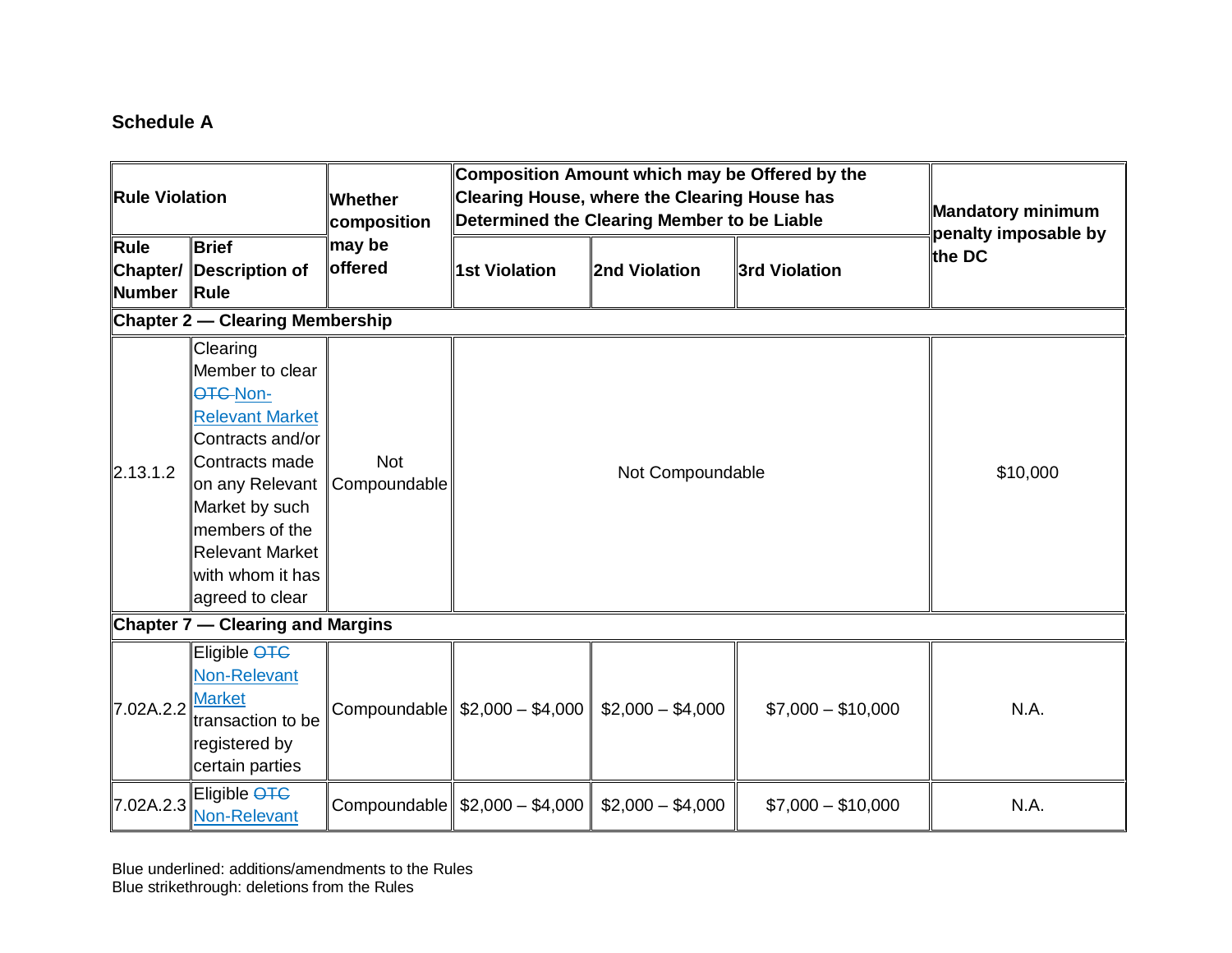|                             | <b>Market</b><br>transaction to be<br>registered by<br>certain parties                                                                                                                                                                                                                      |              |                                         |                   |                    |      |
|-----------------------------|---------------------------------------------------------------------------------------------------------------------------------------------------------------------------------------------------------------------------------------------------------------------------------------------|--------------|-----------------------------------------|-------------------|--------------------|------|
|                             | Parties<br>submitting<br>registration or<br>confirmation of<br>an Eligible <del>OTC</del><br>Non-Relevant<br><b>Market</b><br>transaction to<br>$7.02A.2.4$ comply with the<br>terms and<br>conditions<br>governing<br>access to and<br>operation of the<br>Trade<br>Registration<br>System |              | Compoundable $\frac{2000 - 14,000}{54}$ | $$2,000 - $4,000$ | $$7,000 - $10,000$ | N.A. |
| 7.02A.2.5 <sup>Broker</sup> | Clearing<br>Member to<br>submit name of<br>Inter Dealer<br>authorised to<br>register <del>OTC</del><br>Non-Relevant<br><b>Market</b><br>transactions                                                                                                                                        | Compoundable | \$500                                   | \$1,000           | \$2,000            | N.A. |